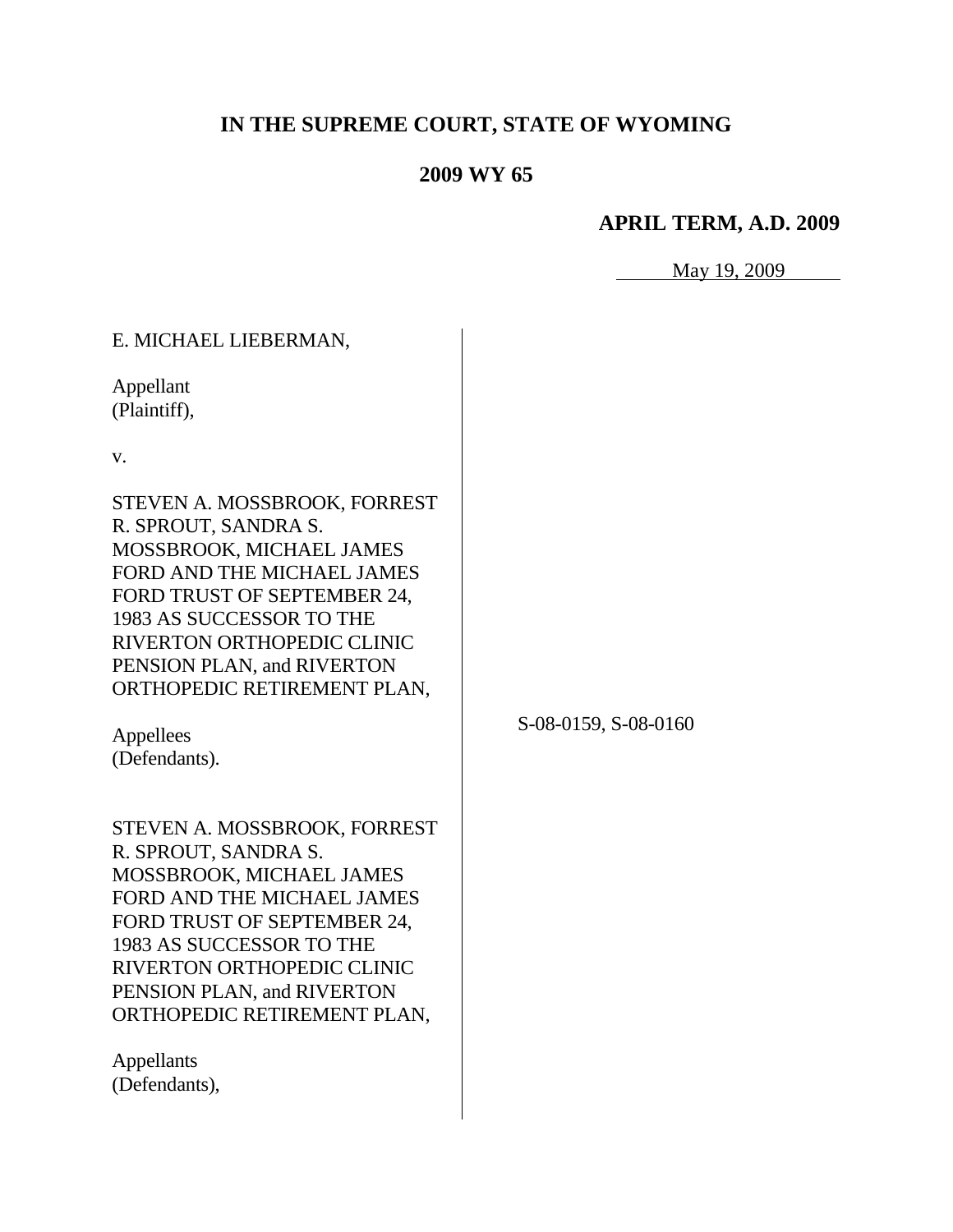v.

E. MICHAEL LIEBERMAN,

Appellee (Plaintiff).

#### *Appeal from the District Court of Fremont County* The Honorable Norman E. Young, Judge

*Representing Appellant in Case No. S-08-0159:*

William D. Bagley of Frontier Law Center, Cheyenne, Wyoming.

#### *Representing Appellees in Case No. S-08-0159:*

Alexander K. Davison and Terry W. Connolly of Patton & Davison, Cheyenne, Wyoming. Argument by Mr. Davison.

**Before VOIGT, C.J., and GOLDEN, HILL, KITE, and BURKE, JJ.**

**NOTICE: This opinion is subject to formal revision before publication in Pacific Reporter Third. Readers are requested to notify the Clerk of the Supreme Court, Supreme Court Building, Cheyenne, Wyoming 82002, of typographical or other formal errors so correction may be made before final publication in the permanent volume.**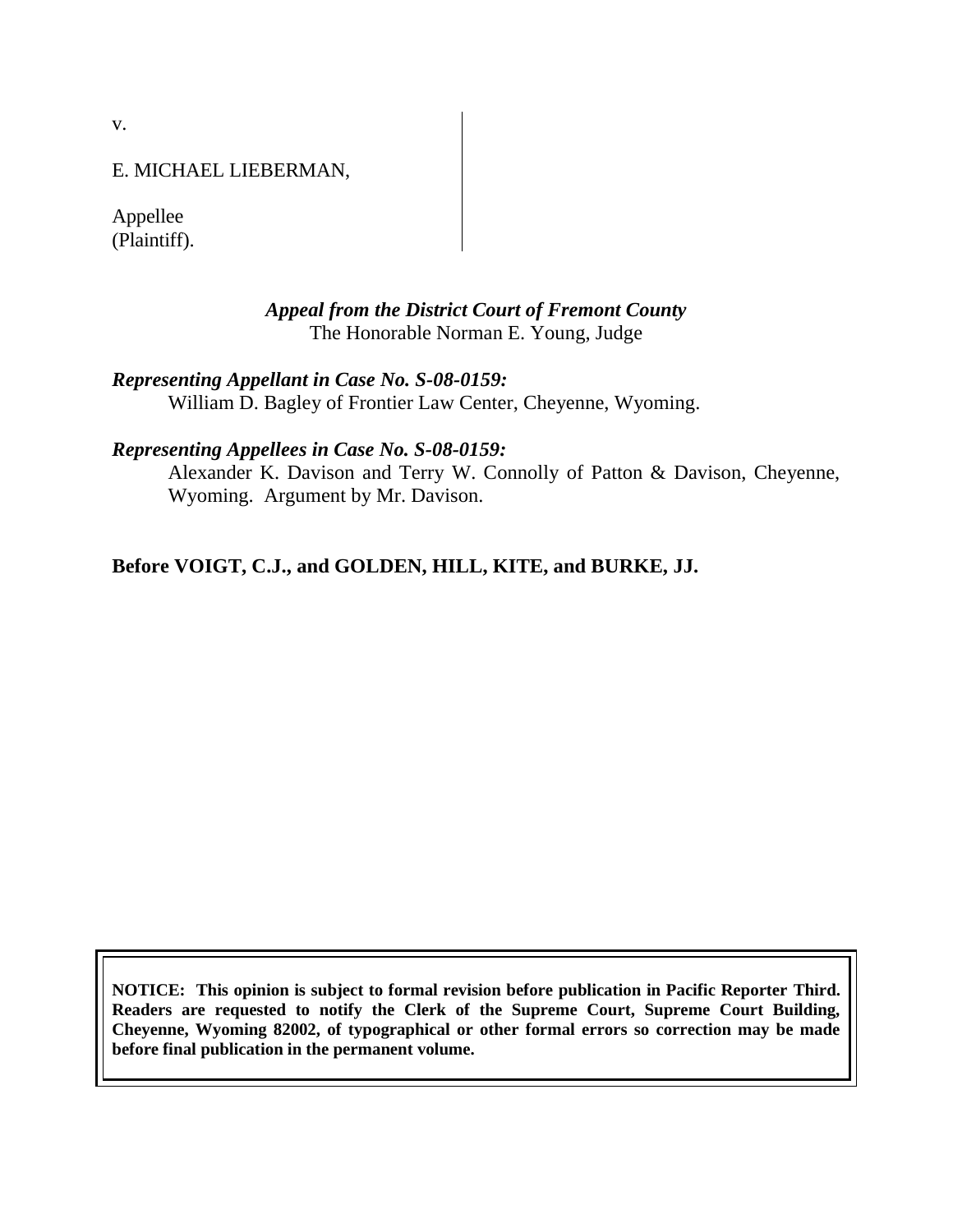#### **KITE, Justice**.

[¶1] After E. Michael Lieberman withdrew as a member of Wyoming.com LLC (Wyoming.com), Wyoming.com filed a petition for declaratory judgment seeking a determination of its rights and Mr. Lieberman filed a complaint for dissolution of the company and the return of his share of its value. Three district court determinations and three appeals to this Court followed during which it was established that Mr. Lieberman's withdrawal did not result in dissolution of the company, he was entitled to the return of his \$20,000 capital contribution and he retained an equity interest in the company. Those determinations having been made, the declaratory judgment action was dismissed.

[¶2] Mr. Lieberman then filed a complaint against the owners of Wyoming.com, who in the meantime had merged the limited liability company into a corporation. He alleged claims for termination of an implied trust, breach of fiduciary duty—bad faith, and conversion. The district court granted partial summary judgment for Mr. Lieberman on his conversion claim and set for trial the determination of the value of his equity interest and his entitlement to other damages, if any. After trial, the district court entered judgment on the conversion claim for Mr. Lieberman in the amount of \$958,475.44. The district court found for the Mossbrooks on Mr. Lieberman's remaining claims.

[¶3] In his appeal from the district court judgment, Mr. Lieberman claims the district court did not follow the law established in *Lieberman v. Wyoming.com, LLC*, 2004 WY 1, 82 P.3d 274 (Wyo. 2004) (*Lieberman II*), which he alleges entitled him to the return of his ownership interest in the LLC and his share of additional distributions and other benefits the shareholders received from the corporation, plus prejudgment interest. In their appeal, the owners of Wyoming.com contend Mr. Lieberman's conversion claim was barred by the statute of limitations; the district court miscalculated Mr. Lieberman's damages; the judgment finding them individually and jointly and severally liable was clearly erroneous; Michael James Ford was not a proper defendant; and the district court erred in imposing discovery sanctions. We affirm in part and reverse in part.

#### **ISSUES**

[¶4] We re-phrase the issues the parties presented as follows:

1. Whether Mr. Lieberman's claim for conversion was barred by the statute of limitations.

2. Whether the district court correctly applied the law established in *Lieberman I, II* and *III*.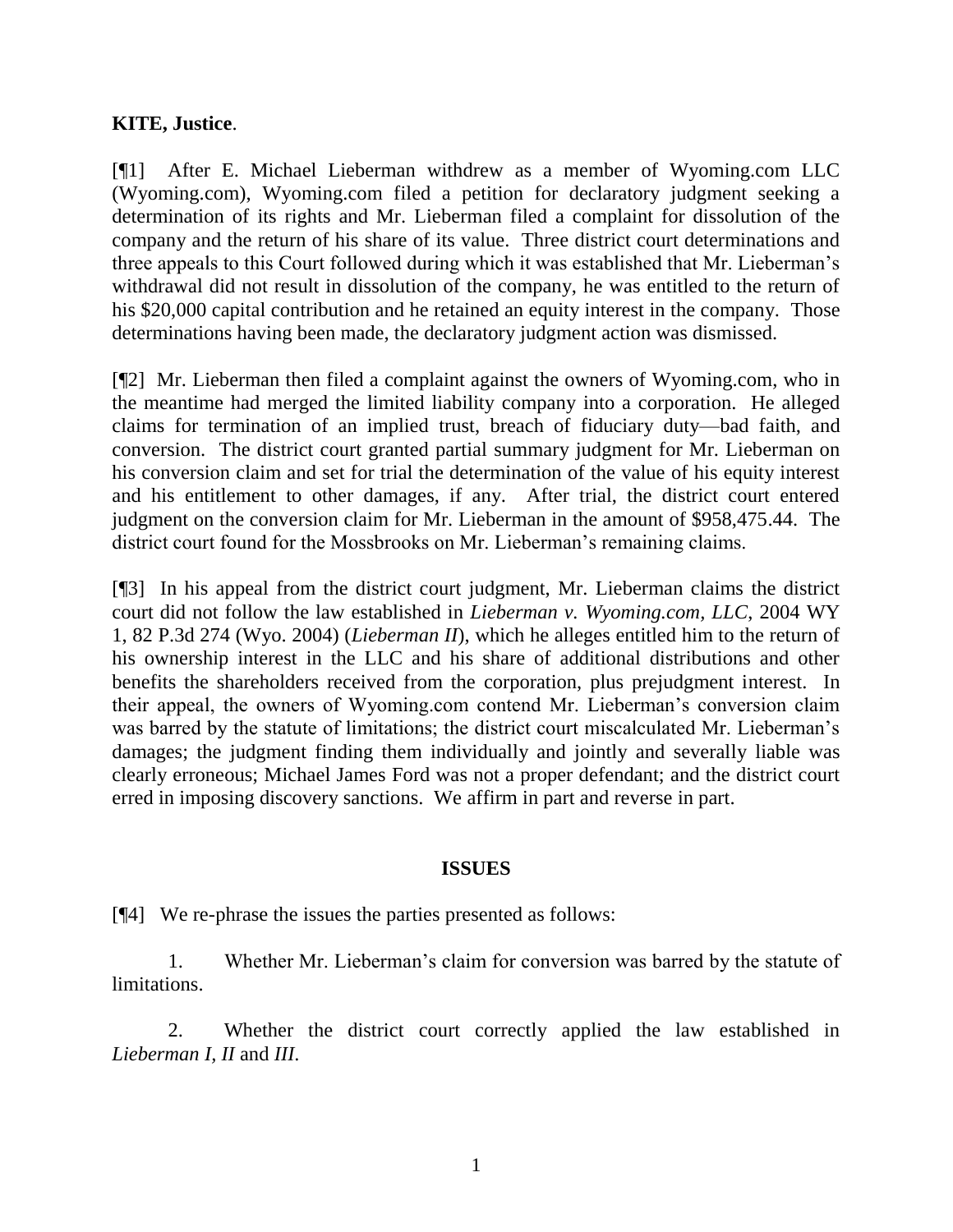3. Whether the district court correctly calculated the value of Mr. Lieberman's equity interest.

4. Whether substantial evidence supported the district court's finding for the Mossbrooks on the claim for breach of fiduciary duty—bad faith.

5. Whether the members of Wyoming.com are individually liable for payment of Mr. Lieberman's equity interest.

6. Whether the district court properly imposed discovery sanctions.

#### **FACTS**

[¶5] Mr. Lieberman, Steven Mossbrook and Sandra Mossbrook created Wyoming.com in 1994. In accordance with the company's operating agreement, each member received a membership certificate reflecting his or her ownership interest. The membership certificate issued to Mr. Lieberman in 1994 reflected that he was vested with a \$20,000 capital contribution in Wyoming.com representing a 40% ownership interest. It further stated that his capital contribution and proportionate equity interest were subject to change and were reflected in the company's books and records.

[¶6] Riverton Orthopedic Clinic Pension Plan and Riverton Orthopedic Clinic Profit Sharing Plan (together, Riverton Orthopedic) became members of Wyoming.com in 1996 or 1997 and Forrest R. "Frostie" Sprout became a member in 1998. The minutes of a February 6, 1998, meeting of the members reflected the members' ownership interests at that time as follows:

| Steven A. Mossbrook          | 51%    |
|------------------------------|--------|
| E. Michael Lieberman         | 37%    |
| Sandra S. Mossbrook          | 5%     |
| Clinic (Ford) Profit Sharing | 21/2%  |
| Clinic (Ford) Pension Plan   | 2 1/2% |
| <b>Frostie Sprout</b>        | 2%     |

[¶7] In February of 1998, difficulties arose between Mr. Lieberman and other members and employees of Wyoming.com. On February 27, 1998, Mr. Mossbrook determined that it was in the company's best interest to terminate Mr. Lieberman's employment with the company and remove him from his position as vice president. On March 13, 1998, Mr. Lieberman served on Wyoming.com a notice of withdrawal and demand for return of his capital contribution. In the notice, he demanded the immediate return of "his share of the current value of the company, in cash" and asserted that the value of his interest was \$400,000 plus interest from that date until paid.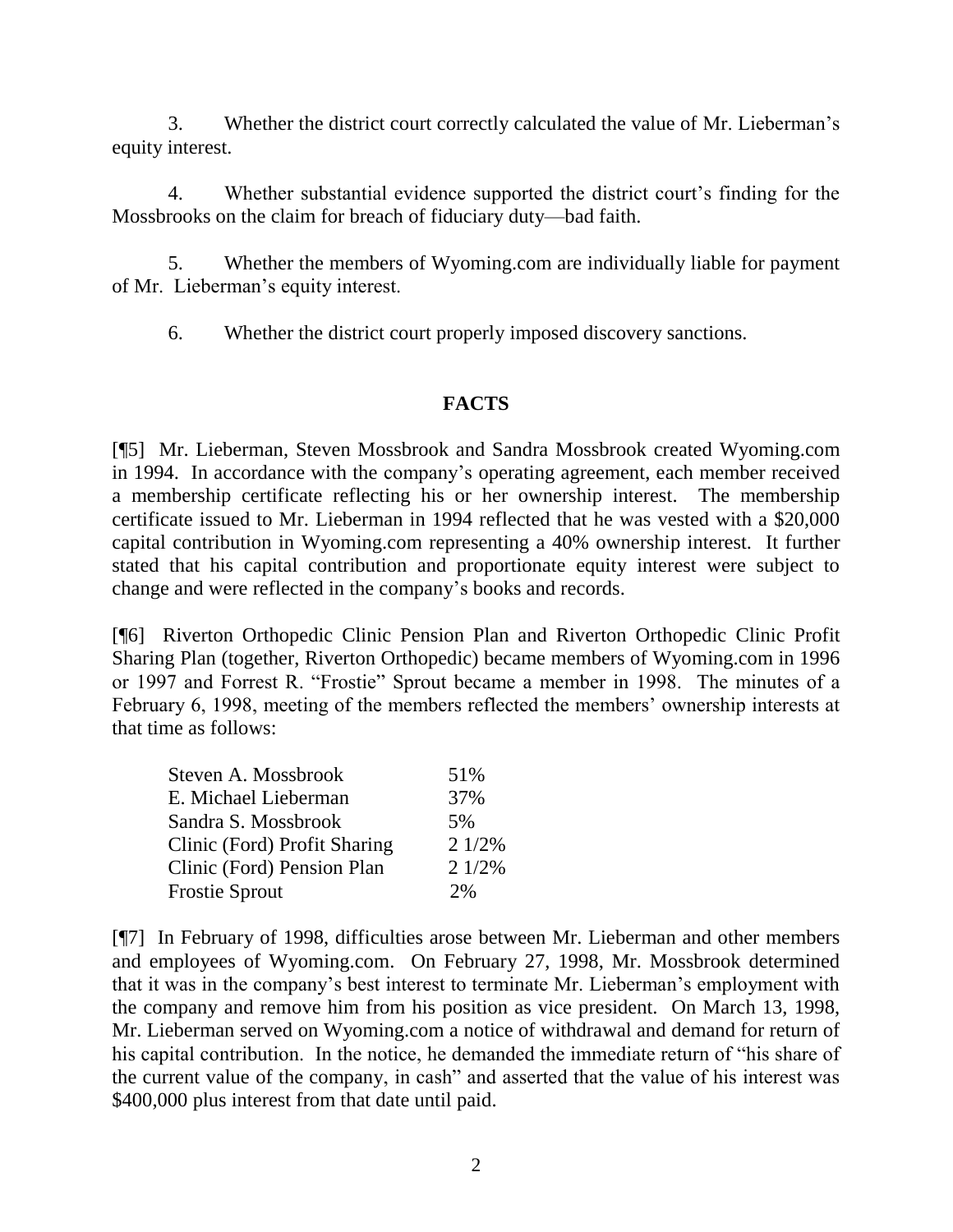[¶8] After receiving notice of Mr. Lieberman's withdrawal, four of the five remaining members met and voted to continue the company, accept Mr. Lieberman's withdrawal and return his \$20,000 capital contribution. By letter dated March 19, 1998, Wyoming.com informed Mr. Lieberman of the members' action. On April 16, 1998, Wyoming.com sent Mr. Lieberman a check in the amount of \$20,000 along with a letter informing him that "this concludes the relationship between you and Wyoming.com." On the same date, Wyoming.com cancelled Mr. Lieberman's membership certificate.

[¶9] Mr. Lieberman, through his attorney, advised the company that the \$20,000 payment was not acceptable and renewed his demand for \$400,000. Mr. Lieberman retained the check for \$20,000 but did not negotiate it. His attorney subsequently misplaced the check and asked Wyoming.com to cancel it. Wyoming.com voided the check and issued another one for \$20,000. At that point, however, Wyoming.com was under an order to pay the \$20,000 to the district court in a garnishment action filed against Mr. Lieberman. Wyoming.com accordingly paid the \$20,000 to the district court.

[¶10] In September of 1999, Wyoming.com sent another check to Mr. Lieberman for \$7,965.00 reflecting his share of the profits up to March 13, 1998, the date of his withdrawal. Mr. Lieberman negotiated this check. The company books were amended on December 29, 1998, to reflect Mr. Lieberman's withdrawal as a member and the remaining members' equity interest as follows:

| <b>Steven Mossbrook</b>      | 81% |
|------------------------------|-----|
| Sandra S. Mossbrook          | 8%  |
| Clinic (Ford) Profit Sharing | 4%  |
| Clinic (Ford) Pension Plan   | 4%  |
| <b>Forrest Sprout</b>        | 3%  |

l

Three years later, on December 31, 2001, Wyoming.com was merged into a corporation and the members' interests were converted to shares as follows:

| Steven A. Mossbrook                   | 801,430 shares |
|---------------------------------------|----------------|
| Sandra S. Mossbrook                   | 78,580 shares  |
| Forrest R. Sprout                     | 41,430 shares  |
| Michael James Ford Trust <sup>1</sup> | 78,580 shares  |

[¶11] Meanwhile, in June of 1998, Wyoming.com had filed a petition for declaratory judgment in district court asking for a determination of the parties' rights and obligations upon Mr. Lieberman's withdrawal. At about the same time, Mr. Lieberman filed a

<sup>&</sup>lt;sup>1</sup> The members approved the transfer of the interests held by Riverton Orthopedic to the Michael James Ford Trust on March 27, 2000.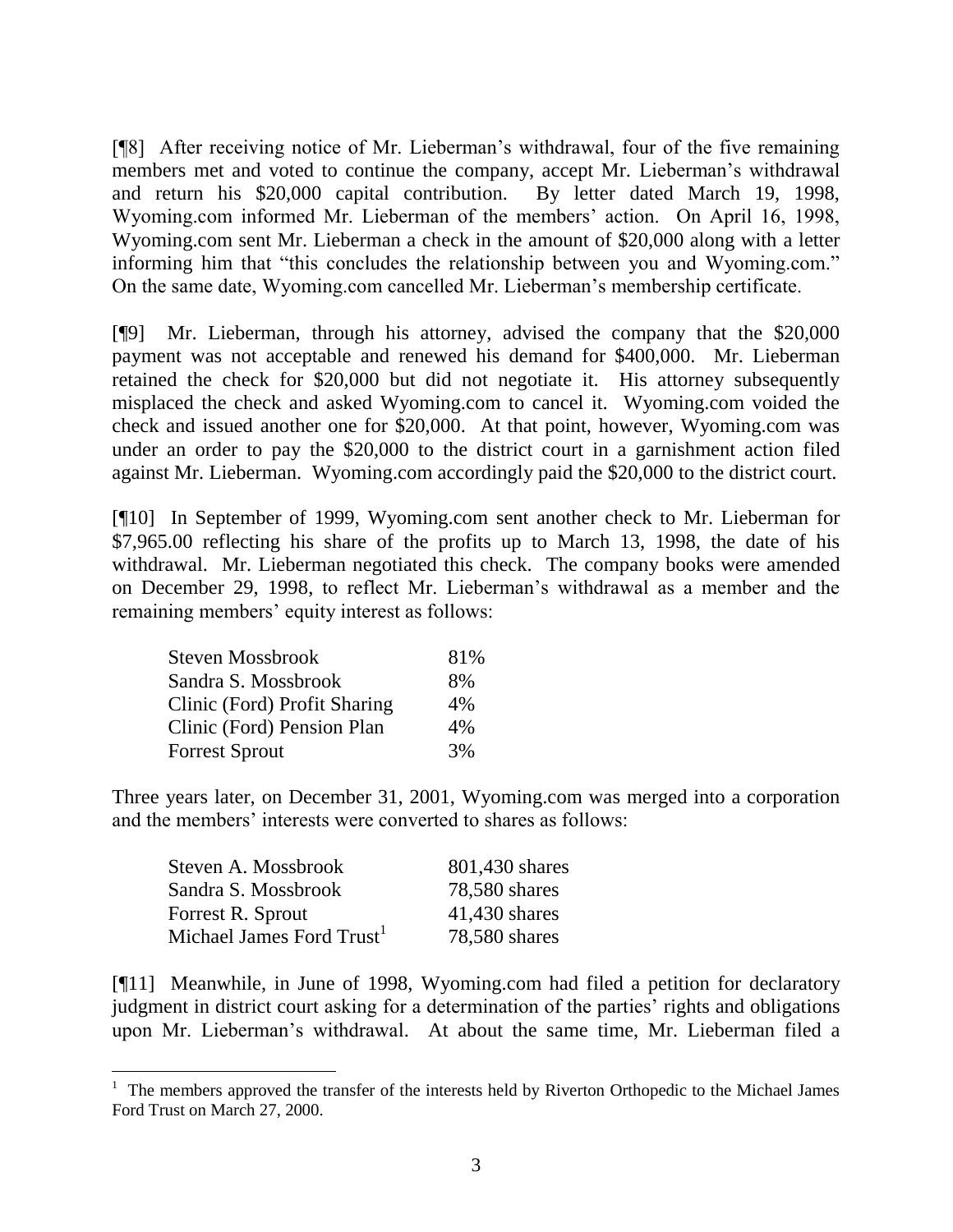separate action requesting dissolution of the company and the return of his interest in Wyoming.com. The district court consolidated the actions and the parties filed cross motions for summary judgment. The district court granted summary judgment for Wyoming.com, ruling that Mr. Lieberman's withdrawal did not result in dissolution of the company and he was entitled to return of his \$20,000 capital contribution.

[¶12] Mr. Lieberman appealed claiming that his interest in Wyoming.com was greater than the amount of his capital contribution. In *Lieberman v. Wyoming.com LLC*, 11 P.3d 353 (Wyo. 2000) (*Lieberman I*), this Court upheld the district court's ruling that his withdrawal did not result in dissolution of the company and he was entitled to the return of his capital contribution. We held, however, that questions remained for the district court's determination concerning what became of Mr. Lieberman's equity interest. On remand, Wyoming.com filed a motion for partial summary judgment seeking a determination that Mr. Lieberman's interest should be valued at the time he withdrew in accordance with the operating agreement. In ruling on the motion, the district court resolved the entire matter by holding that the operating agreement entitled Mr. Lieberman only to liquidation of his equity interest at its capital account value.

[¶13] Mr. Lieberman again appealed to this Court and, in *Lieberman II*, 2004 WY 1, 82 P.3d 274, we reversed the district court's determination, finding that neither Wyoming.com's operating agreement nor Wyoming's Limited Liability Act, Wyo. Stat. Ann. § 17-15-101, et seq. (LexisNexis 2007), provided for liquidation of a withdrawing member's equity interest; the record contained no other evidence (specifically, the membership certificate) reflecting how the parties intended to address Mr. Lieberman's interest; therefore, Mr. Lieberman retained his equity interest in the company. We remanded the case to the district court for a declaration of the parties' rights consistent with our holding.

[¶14] The district court entered an order declaring that Mr. Lieberman retained his equity interest in Wyoming.com. Mr. Lieberman filed a motion seeking discovery not only from Wyoming.com but from the corporation into which it had merged. Wyoming.com filed a motion pursuant to W.R.C.P. 59 to amend the judgment to reflect that the action was dismissed. When the district court denied the motion, Wyoming.com appealed to this Court.

[¶15] In *Wyoming.com, LLC v. Lieberman*, 2005 WY 42, 109 P.3d 883 (Wyo. 2005) (*Lieberman III*), we held that the district court's order did not fully comply with our mandate in *Lieberman II* because it did not dismiss the declaratory judgment action. We remanded the case to the district court with instructions to dismiss the action. The district court entered an order dismissing the declaratory judgment action that had given rise to *Lieberman I*, *II* and *III*.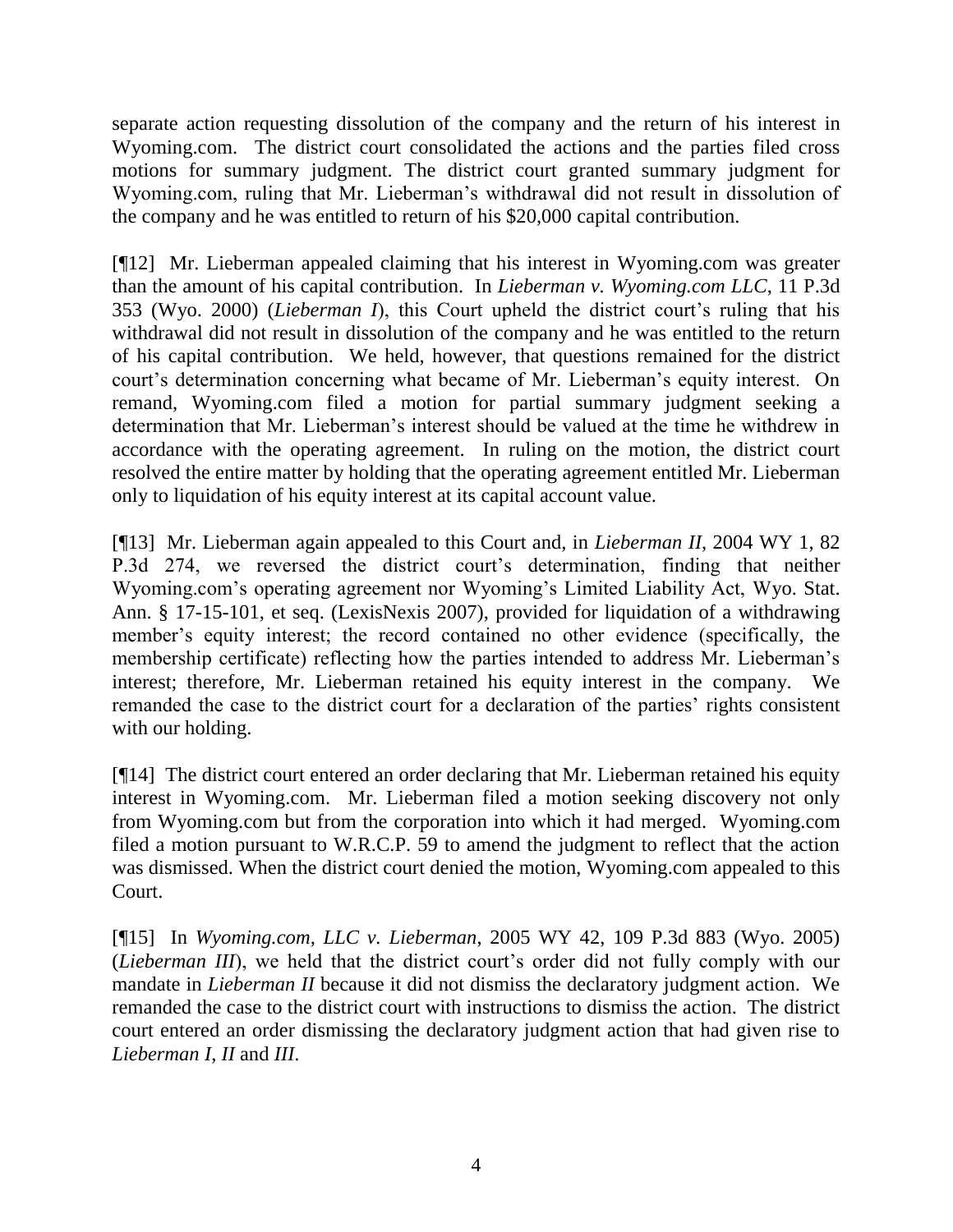[¶16] Following the dismissal, in June of 2005, Mr. Lieberman filed his complaint against the Mossbrooks, Riverton Orthopedic and Mr. Sprout (collectively, the Mossbrooks). Mr. Lieberman alleged they had wrongfully appropriated his equity interest in Wyoming.com by redistributing it among themselves. He further alleged the Mossbrooks merged Wyoming.com into a corporation without notice to him and transferred all of the company's assets and liabilities, including his interest, to the corporation. Mr. Lieberman alleged the Mossbrooks held his equity interest in constructive trust. He sought termination of the trust and distribution of his interest. He further alleged the Mossbrooks breached the fiduciary duty of good faith and fair dealing they owed to him by refusing to provide him with reports of ownership distributions made from 1998 to 2005. He also alleged the Mossbrooks converted and retained his equity interest in violation of this Court's order in *Lieberman II*. Mr. Lieberman later filed an amended complaint naming Michael James Ford and his trust as successor to Riverton Orthopedic and adding a claim for intentional diversion of funds and punitive damages.

[¶17] After the Mossbrooks filed an answer denying the claims, Mr. Lieberman filed his motion seeking summary judgment on the issue of his right to the return of his ownership share and the cash dividends subsequently received from those shares. In his supporting memorandum, Mr. Lieberman argued that *Lieberman I, II* and *III* established that he retained his 37.62% ownership in Wyoming.com and the subsequent corporation and his right to dividends and other benefits according to his ownership percentage. Mossbrooks filed a response to the motion to which they attached, among other documentation, Mr. Lieberman's membership certificate. They asserted that the certificate, which was not part of the record in the previous cases, clearly established that Mr. Lieberman's \$20,000 capital contribution was his ownership interest and that was all he was ever entitled to have returned. In addition to responding to Mr. Lieberman's summary judgment motion, the Mossbrooks filed their own summary judgment motion asserting Mr. Lieberman's claims were barred by the statute of limitations.

[¶18] The district court denied the Mossbrooks' motion, finding that the statute of limitations began to run on January 13, 2004, the date this Court held in *Lieberman II* that Mr. Lieberman had an equity interest beyond his \$20,000 capital contribution. The district court granted Mr. Lieberman's motion in part. Relying upon the *Lieberman* cases and the membership certificate, the district court concluded that, after his withdrawal, Mr. Lieberman retained his right to his proportionate equity share. The district court further concluded that Mr. Lieberman was entitled to payment of his share on December 31, 2001, the date Wyoming.com was merged into the corporation. The district court reasoned, however, that nonpayment at that time was justified because the existing law, as established in *Lieberman I*, left open the question of whether Mr. Lieberman was entitled to anything more than his \$20,000 capital contribution. The district court ruled that upon this Court's determination in *Lieberman II* that Mr. Lieberman retained an equity interest above and beyond his capital contribution, the Mossbrooks were required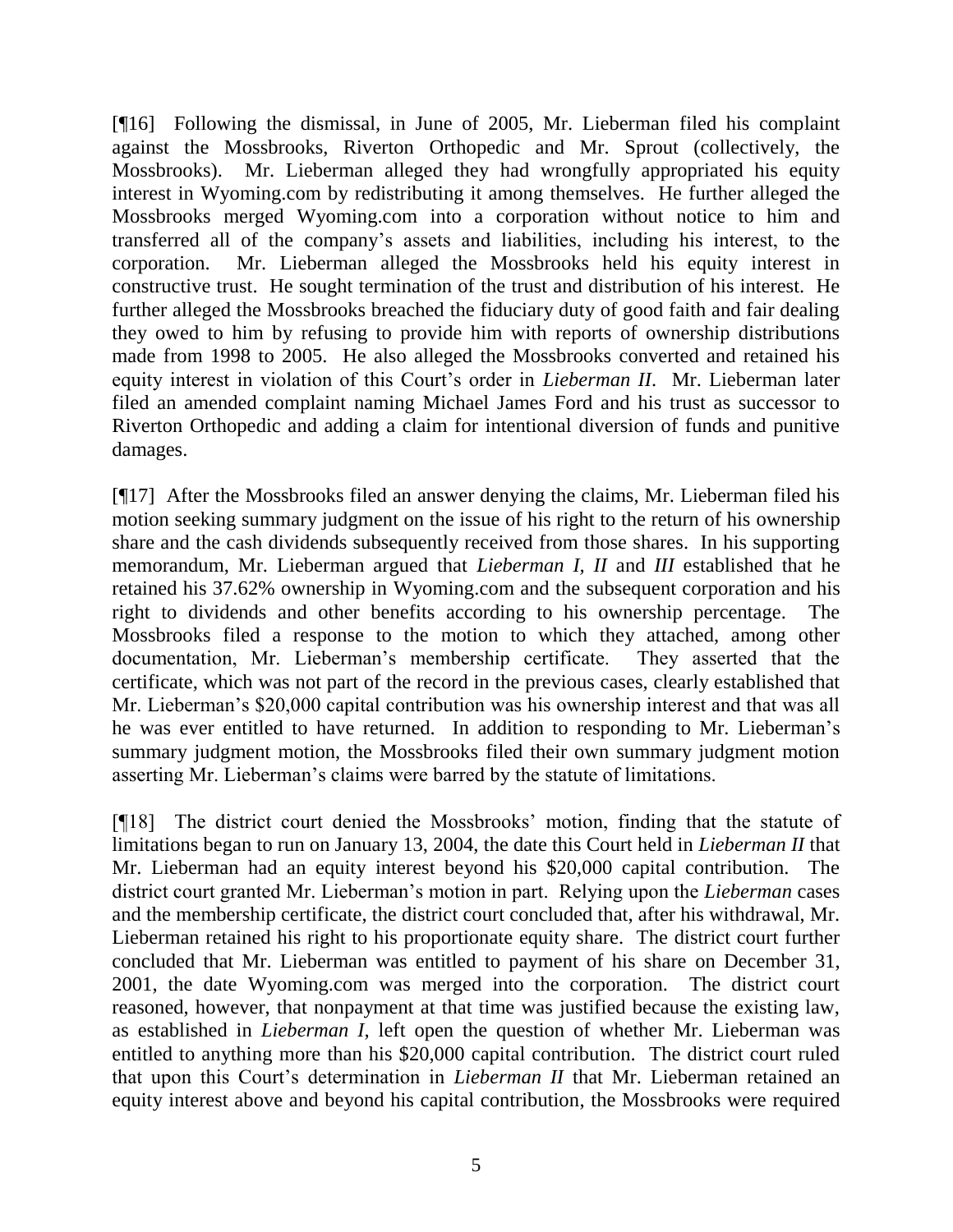to account to Mr. Lieberman for his equity interest. Their failure to do so, the district court held, constituted conversion as a matter of law.

[¶19] The district court set for trial the matter of determining the value of Mr. Lieberman's equity interest in Wyoming.com as of December 31, 2001, and his entitlement to any other damages. Following the trial, the district court entered judgment for conversion against the Mossbrooks jointly and severally in the amount of \$958,475.44. The district court found for the Mossbrooks on Mr. Lieberman's other claims. Both parties appealed the judgment to this Court.

#### **DISCUSSION**

#### *1. Statute of Limitations*

[¶20] Because a determination that the statute of limitations barred Mr. Lieberman's present claim would resolve this appeal in its entirety, we begin our discussion with that issue. The district court ruled the claim was not barred because the statute of limitations began to run on January 13, 2004, the date this Court held in *Lieberman II* that Mr. Lieberman retained his equity interest. The Mossbrooks assert the district court ruling was incorrect and the statute of limitations began to run on March 13, 1998, when Mr. Lieberman made his initial demand for payment. Because Mr. Lieberman did not file his conversion claim until 2005, seven years later, the Mossbrooks assert the claim was barred.

[¶21] Conversion occurs when a person treats another's property as his own, denying the true owner the benefits and rights of ownership. *Cross v. Berg Lumber Co*., 7 P.3d 922, 929 (Wyo. 2000). To establish a conversion claim, the plaintiff must prove: (1) he had legal title to the converted property; (2) he either had possession of the property or the right to possess it at the time of the conversion; (3) the defendant exercised dominion over the property in a manner which denied the plaintiff his rights to use and enjoy the property; (4) in those cases where the defendants lawfully, or at least without fault, obtained possession of the property, the plaintiff made some demand for the property's return which the defendant refused; and (5) the plaintiff has suffered damage by the loss of the property. *Id*.

[¶22] The statute of limitations for the tort of conversion is four years. Wyo. Stat. Ann. § 1-3-105(a)(iv)(B) (LexisNexis 2007). Wyoming is a discovery state, which means the statute of limitations is triggered when the claimant knows or has reason to know of the existence of a cause of action. *Cathcart v. Meyer*, 2004 WY 49, ¶ 30, 88 P.3d 1050, 1062 (Wyo. 2004). That is, the statute begins to run when the claimant is chargeable with information which should lead him to believe he has a claim. *Id*. If the material facts are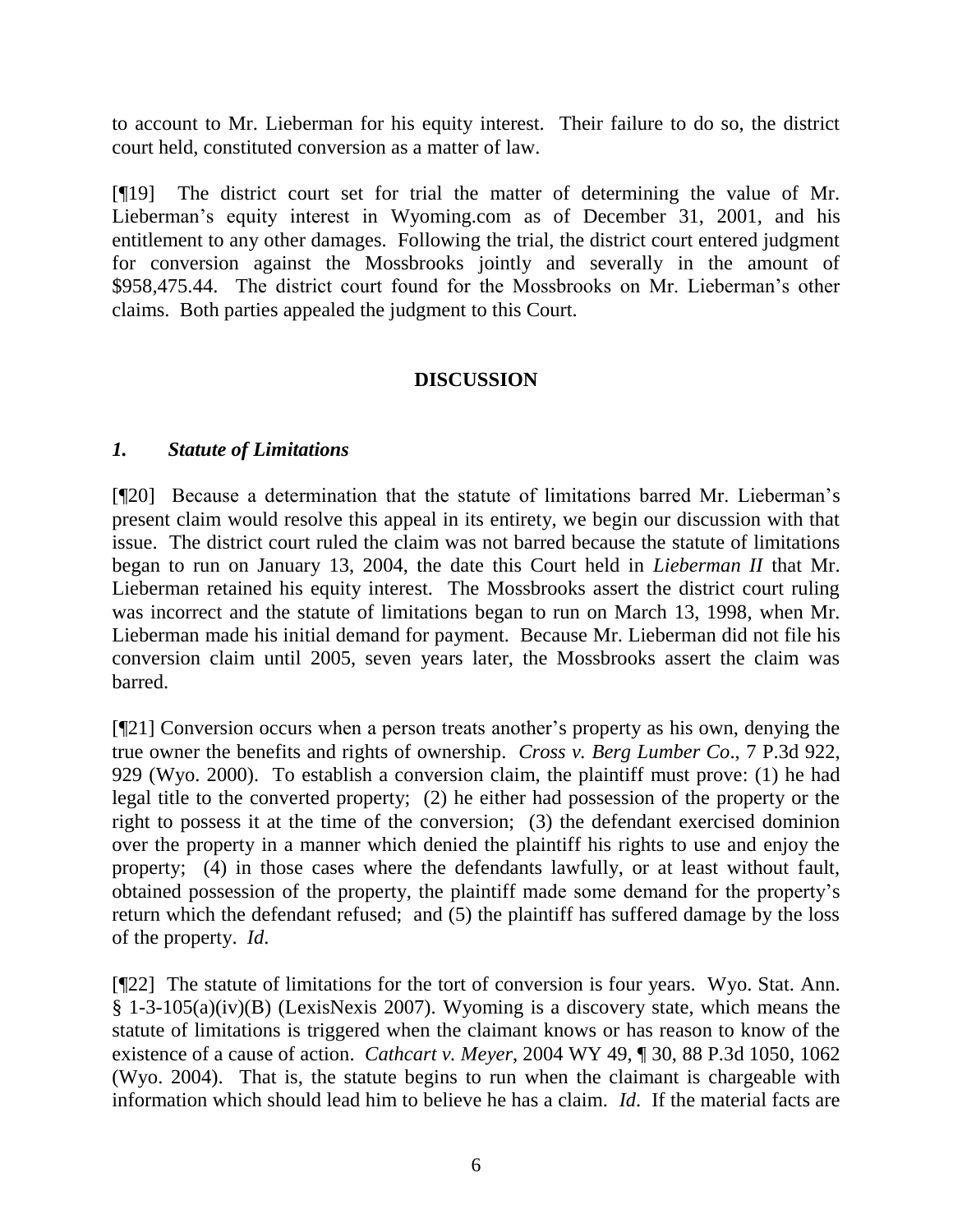in dispute, the application of a statute of limitations is a mixed question of law and fact; otherwise, it is a question of law. *Id*. Statutes of limitation are intended to control the right to litigate and are arbitrary by their very nature; we, therefore, must give full force to the applicable statute without regard to the merits of particular claims. *Rawlinson v. Cheyenne Board of Public Utilities*, 2001 WY 6, ¶ 9, 17 P.3d 13, 15-16 (Wyo. 2001).

[¶23] Applying these principles specifically to a claim for conversion, the cause of action accrues when the plaintiff knew or with the exercise of reasonable diligence should have known that his property was wrongfully converted. *Cross*, 7 P.3d at 930. Discovery does not require the complaining party to have actual notice of the conversion; it is sufficient that, with the exercise of reasonable diligence, he would have known the property was converted. *Retz v. Siebrandt*, 2008 WY 44, ¶ 12, 181 P.3d 84, 89 (Wyo. 2008).

[¶24] This dispute began on March 13, 1998, when Mr. Lieberman withdrew from Wyoming.com and demanded return of his proportionate share of the company's value. When Wyoming.com rejected his demand, Mr. Lieberman filed a complaint in June of 1998 seeking dissolution of the company and the return of his ownership interest which he valued at \$400,000. Thus, Mr. Lieberman first asserted his claim that property belonging to him was being wrongfully withheld well within the four year statute of limitations for conversion claims. Although Mr. Lieberman did not style his cause of action in 1998 specifically as one for "conversion," he clearly alleged that he had a right to property which Wyoming.com was exercising dominion over in a manner that denied him his right.

[¶25] The purpose of statutes of limitation is to save courts from stale claim litigation; spare citizens from having to defend when memories have faded, witnesses have died or disappeared and evidence is lost; prevent parties from sleeping on their rights; and require diligence. *Swinney v. Jones*, 2008 WY 150, ¶ 7, 199 P.3d 512, 515 (Wyo. 2008). Wyoming.com and its members have known since June of 1998 that Mr. Lieberman sought return of his full interest in the company which he alleged the company was wrongfully withholding. It can hardly be said that Mr. Lieberman slept on his rights or that the members of Wyoming.com have had to defend after memories faded, witnesses became unavailable or evidence was lost. To the contrary, these parties and claims came before the district court within three months after Mr. Lieberman withdrew and have remained fresh in the minds of all those involved ever since.

[¶26] Moreover, although the nature of Mr. Lieberman's claim was clear in 1998, the nature of his equity interest in Wyoming.com was not, and did not become clear until 2004 when this Court decided *Lieberman II*. Prior to *Lieberman II*, the most recent court ruling was that Mr. Lieberman's equity interest was his capital contribution. Pursuant to that ruling, Mr. Lieberman had no viable claim for conversion. Once *Lieberman II* was decided, establishing that Mr. Lieberman retained an equity interest in addition to his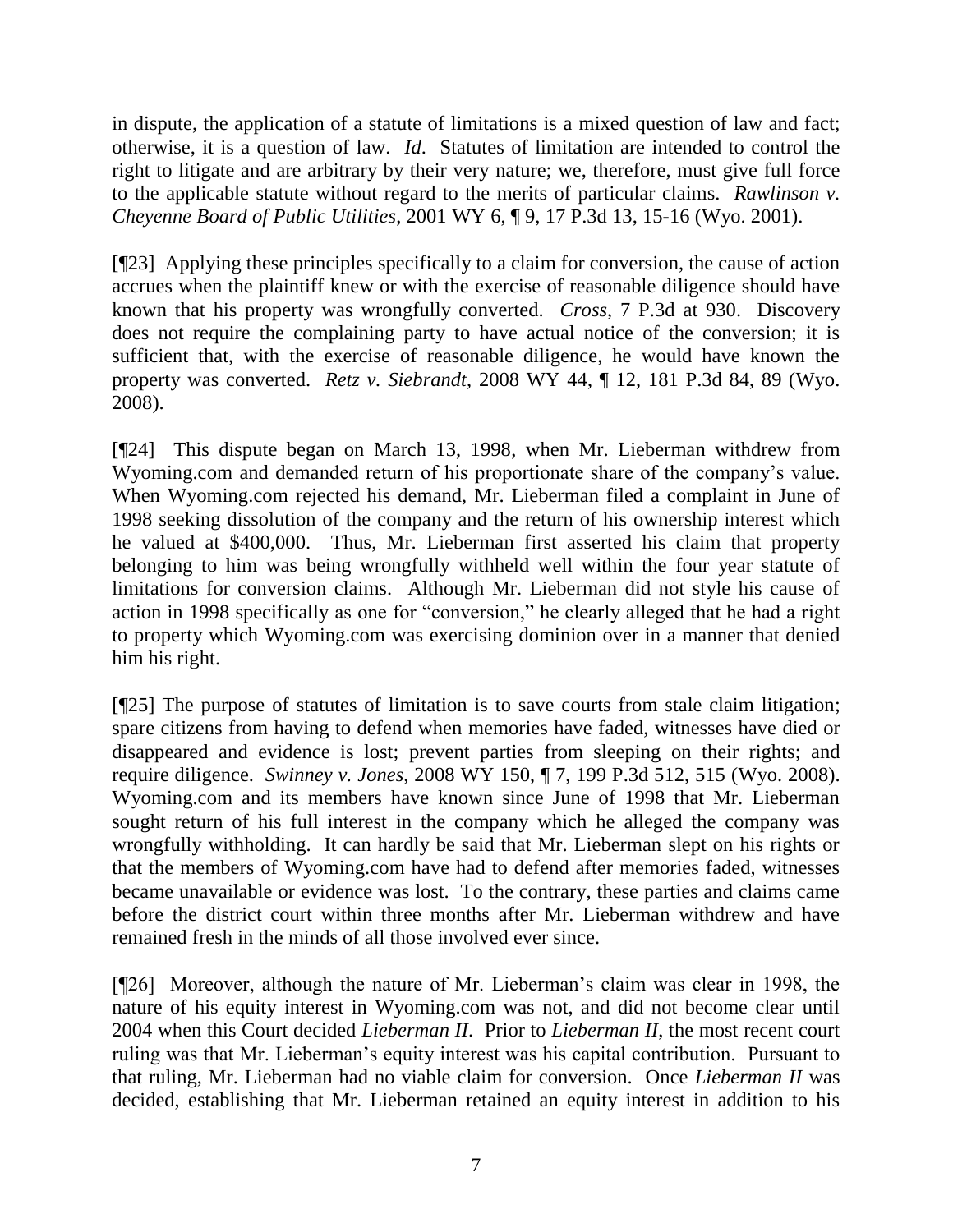capital contribution, he filed his claim for conversion within six months. Under these circumstances, we hold the district court correctly determined Mr. Lieberman's claim was not barred by the statute of limitations.

### *2. The Law of the Case*

[¶27] Mr. Lieberman asserts the district court did not follow the law of the case established in *Lieberman II* when it entered a judgment that he claims essentially forced him to sell and the Mossbrooks to buy his interest in the company for \$958,475.44. He cites our conclusion in *Lieberman II* that neither the Wyoming Limited Liability Company Act nor Wyoming.com's operating agreement contained a mandatory liquidation or buyout provision; this Court would not craft a remedy for the parties; and Mr. Lieberman retained his equity interest in the company. He argues *Lieberman II* precluded the remedy the district court fashioned. He asserts the only appropriate remedy under *Lieberman II* was an order requiring the Mossbrooks to return his 37.62% of the company shares and pay him 37.62% of the dividends the company and its spin-off entities paid, 37.62% of the spin-off entities themselves and his percentage of other benefits resulting from the merger up to the time of trial.

[¶28] Under the law of the case doctrine, a court's decision on an issue of law at one stage of a proceeding is binding in successive stages of the litigation. *Triton Coal Co. v. Husman, Inc*., 846 P.2d 664, 667 (Wyo. 1993), citing 1B James W. Moore, Jo Esha Lucas & Thomas S. Currier, MOORE'S FEDERAL PRACTICE, ¶ 0.404[1] (2d ed. 1983). Ordinarily, the law of the case doctrine requires a trial court to adhere to its own prior rulings, the rulings of an appellate court, or another judge's rulings in the case or a closely related case. *Id*. at 667-68. The law of the case doctrine is a discretionary rule which does not constitute a limitation on the court's power but merely "expresses the practice of courts generally to refuse to reopen what has been decided." *Brown v. State*, 953 P.2d 1170, 1174 (Wyo. 1998).

[¶29] The law of the case doctrine is subject to some exceptions. *Wessel v. City of*   $A1b$ uquerque, 463 F.3d 1138, 1144 ( $10<sup>th</sup>$  Cir. 2006). One of those exceptions applies when the evidence in a subsequent trial is substantially different from that presented in the earlier proceeding. *Id*. Additionally, the law of the case doctrine applies only to issues actually decided, not to issues left open. Charles Alan Wright, Arthur R. Miller, Edward H. Cooper, FEDERAL PRACTICE AND PROCEDURE: Jurisdiction § 4478 (2d ed. 2002).

[¶30] In his effort to bind the district court and this Court to his reading of the prior *Lieberman* decisions, Mr. Lieberman overlooks the limited scope of those decisions. In the prior *Lieberman* cases, we determined from the record before us that all that could be said was that Mr. Lieberman retained an equity interest in Wyoming.com. We made it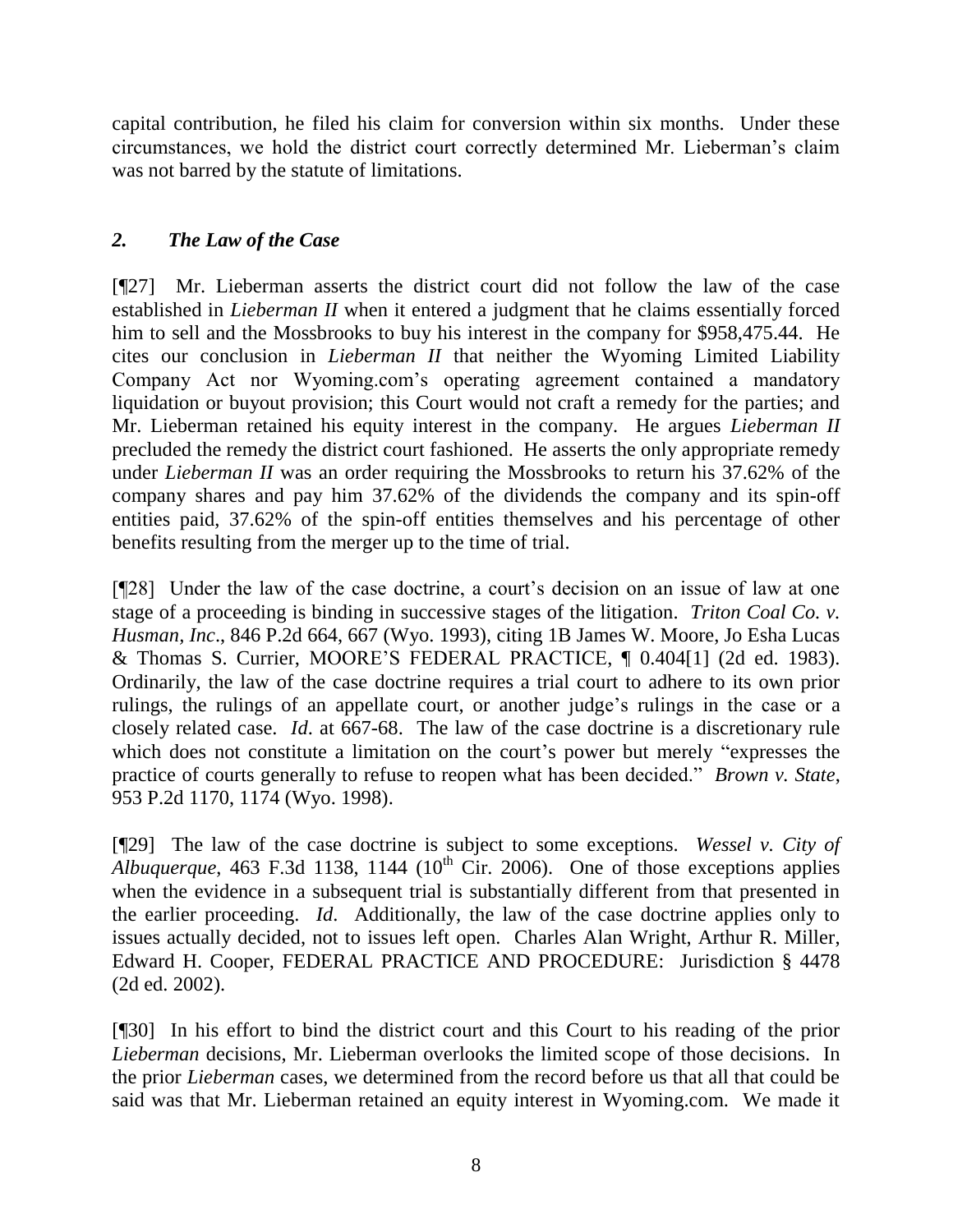very clear in both *Lieberman I* and *II* that the conclusion we reached was based entirely on the pertinent provisions of the Wyoming Limited Liability Company Act and the parties' agreements without benefit of other evidence. In *Lieberman I*, 11 P.3d at 361, we said:

> Under [the operating agreement], it is clear that a member's interest in Wyoming.com was to be represented by membership certificates. There is nothing in the record indicating what became of Lieberman's membership certificate; there is no indication it has been cancelled or forfeited. . . .

. . . .

[T]he parties remain uncertain as to their legal relationship because it is unclear what became of Lieberman's ownership or equity interest (as represented by a membership certificate). Therefore, we conclude it appropriate to remand to the district court for a full declaration of the parties' rights.

[¶31] In *Lieberman II,* ¶ 5, 82 P.3d at 277, we reiterated the statement in *Lieberman I* that it was unclear what became of Mr. Lieberman's equity interest "as represented by a membership certificate." Then, after noting that no new evidence was presented on remand leaving us with the identical record before us in *Lieberman I*, we concluded:

> There is no contractual provision for a buy-out of [Mr. Lieberman's] equity interest. Therefore, Lieberman cannot force Wyoming.com to buy his interest, and Wyoming.com cannot force Lieberman to sell his interest. Because the members of Wyoming.com failed to contractually provide for a buy-out, Lieberman remains an equity holder in Wyoming.com.

*Lieberman II*, ¶ 19, 82 P.3d at 282.

[¶32] As these excerpts make clear, our decisions in the prior *Lieberman* cases were based upon an incomplete record from which we were able to determine only that Mr. Lieberman retained an equity interest in Wyoming.com. Those decisions were not based upon a complete record after a trial in which the issue of what became of the equity interest was fully adjudicated. When Mr. Lieberman returned to district court in 2005 after *Lieberman III* claiming conversion of his equity interest and seeking a determination of the value of that interest, his membership certificate—the evidence to which this Court pointed the parties in *Lieberman I*—was presented for the first time. Additionally, the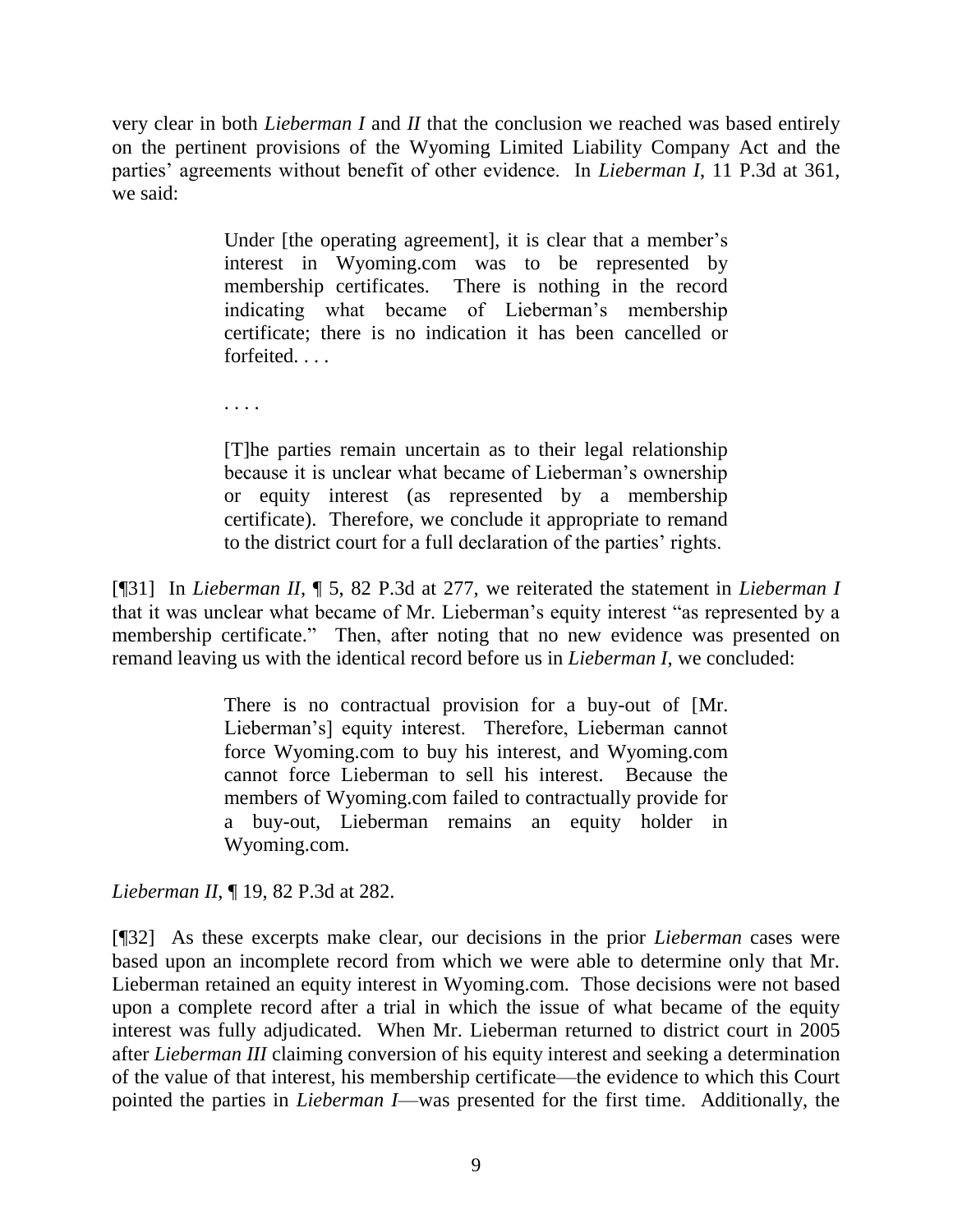Mossbrooks presented evidence showing that Mr. Lieberman's \$20,000 capital contribution was returned to him by payment of that amount to the district court in the garnishment proceedings filed against him. At that point, the district court appropriately exercised its discretion by considering the status of Mr. Lieberman's equity interest in light of the new evidence. The law of the case doctrine did not limit the district court to any particular method for determining the value of Mr. Lieberman's equity interest in a conversion action.

[¶33] Mr. Lieberman asserts that the district court's ruling contravenes this Court's statements in *Lieberman II,* ¶ 2, 82 P.3d at 276*,* that "he retains his equity interest," he is under no obligation to sell and Wyoming.com is under no obligation to buy his equity interest and "the question of valuation is moot." Mr. Lieberman misconstrues this Court's statements and overlooks the evidence and claims presented in this action that were not before the Court in *Lieberman I*, *II* and *III*. Moreover, he fails to consider that he filed the conversion action expressly seeking a determination as to the value of his interest and an order requiring payment of that amount.

[¶34] As we have said, our statements in the prior *Lieberman* cases were based upon the claims made and the evidence before us and are of limited value in the present action. Nothing in those previous decisions precluded the district court, upon presentation of Mr. Lieberman's conversion claim and new evidence related to it, from determining whether a conversion had occurred and, if so, the value of the converted property. We find no merit in Mr. Lieberman's claim concerning the law of the case doctrine.

## *3. Date of Conversion and Valuation of Mr. Lieberman's Equity Interest*

[¶35] Mr. Lieberman asserts the district court erred in awarding him a judgment in the amount of \$958,475.44. He claims that after his withdrawal he retained his interest in the company and, when Wyoming.com merged into the corporation, was entitled to the return of his ownership share and his share of other benefits the Mossbrooks diverted and retained measured at the time of trial. The Mossbrooks contend the only relief available to Mr. Lieberman was either the return of his capital contribution or the fair value of his ownership share at the time he withdrew.

[¶36] The district court concluded that Wyoming.com converted Mr. Lieberman's equity interest on December 31, 2001, the date the company was merged into the corporation, and he was entitled to payment based upon the value of his proportionate share of the company as of the date of merger. As of that date, the district court concluded, Wyoming.com's separate existence as a limited liability company ceased and, pursuant to paragraph 10 of the company articles of organization, Mr. Lieberman was entitled to payment based upon the value of his equity interest. The district court relied upon paragraph 10 of the articles of organization which provided as follows: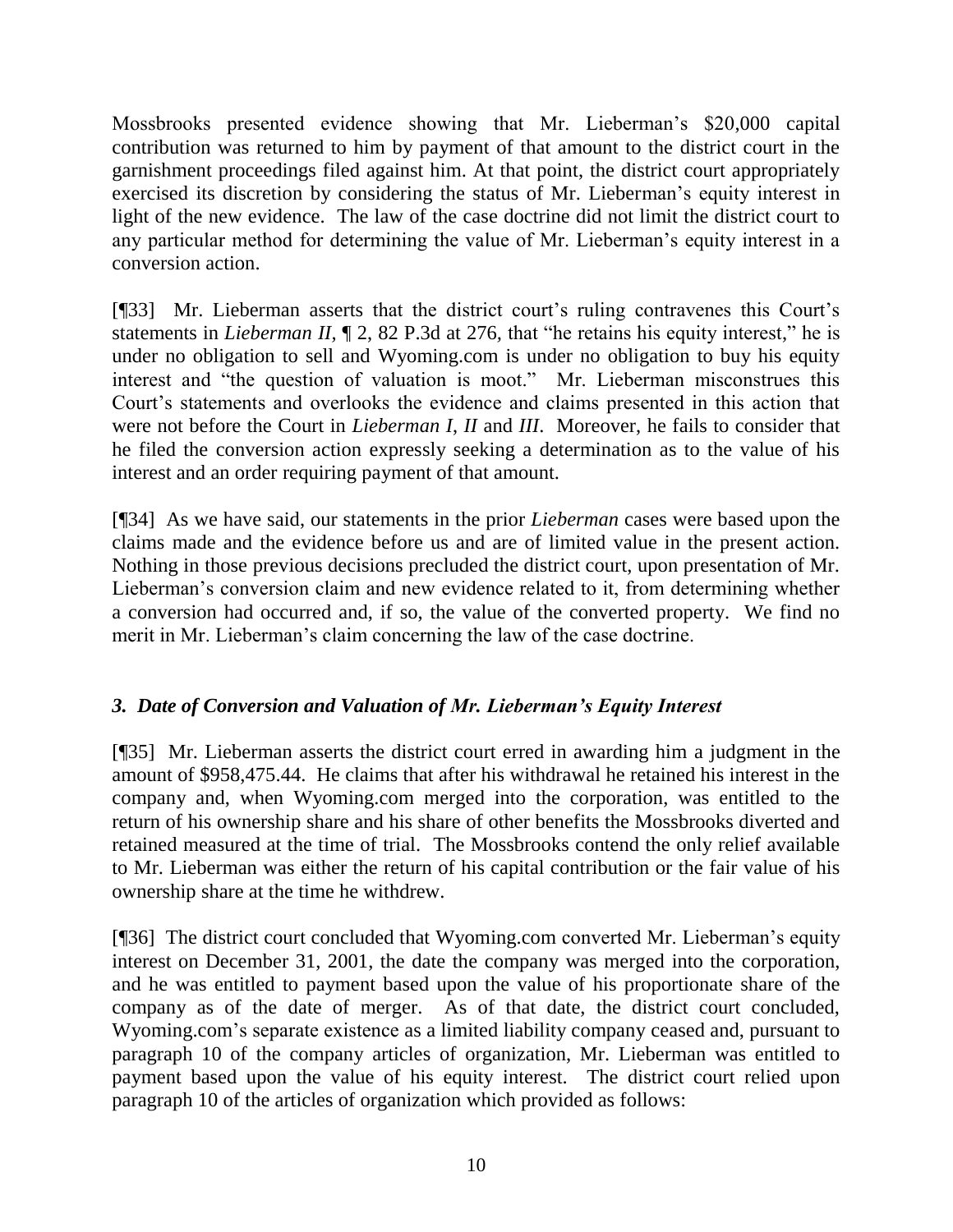10. **Return of Capital**. The members' right to the return of capital shall be determined from the company's books, as of the effective date of termination of the company, based on generally accepted accounting practices.

[¶37] In arriving at the value of Mr. Lieberman's equity interest as of the date of merger, the district court also considered the following paragraphs of Article VI of the operating agreement:

> 6.1 The Company shall maintain accurate records of the Capital Accounts of the Members. Each Member's capital account shall be credited with:

a. The amount of money the Member has contributed to the Company.

b. The fair market value of property the [Member] has contributed to the Company.

c. The Member's distributive share of Company income and gain.

. . . .

6.2 Upon liquidation of the company (or any Member's interest in the Company), liquidating distributions shall in all cases be made in accordance with the positive capital balances of the Members. If any Member has a deficit balance in his capital account following the liquidation of his interest in the Company, as determined after taking into account all capital account adjustments for the Company taxable year during which such liquidation occurs, he is unconditionally obligated to restore the amount of such deficit balance to the Company by the end of such taxable year (or, if later, within 90 days after the date of such liquidation).

6.3 The Members may from time to time declare, and the Company may distribute, accumulated profits determined not necessary for the cash needs of the Company's business. Unless otherwise provided, retained profits shall be deemed an increase in capital contribution of the Company.

[¶38] The district court also applied the following statute: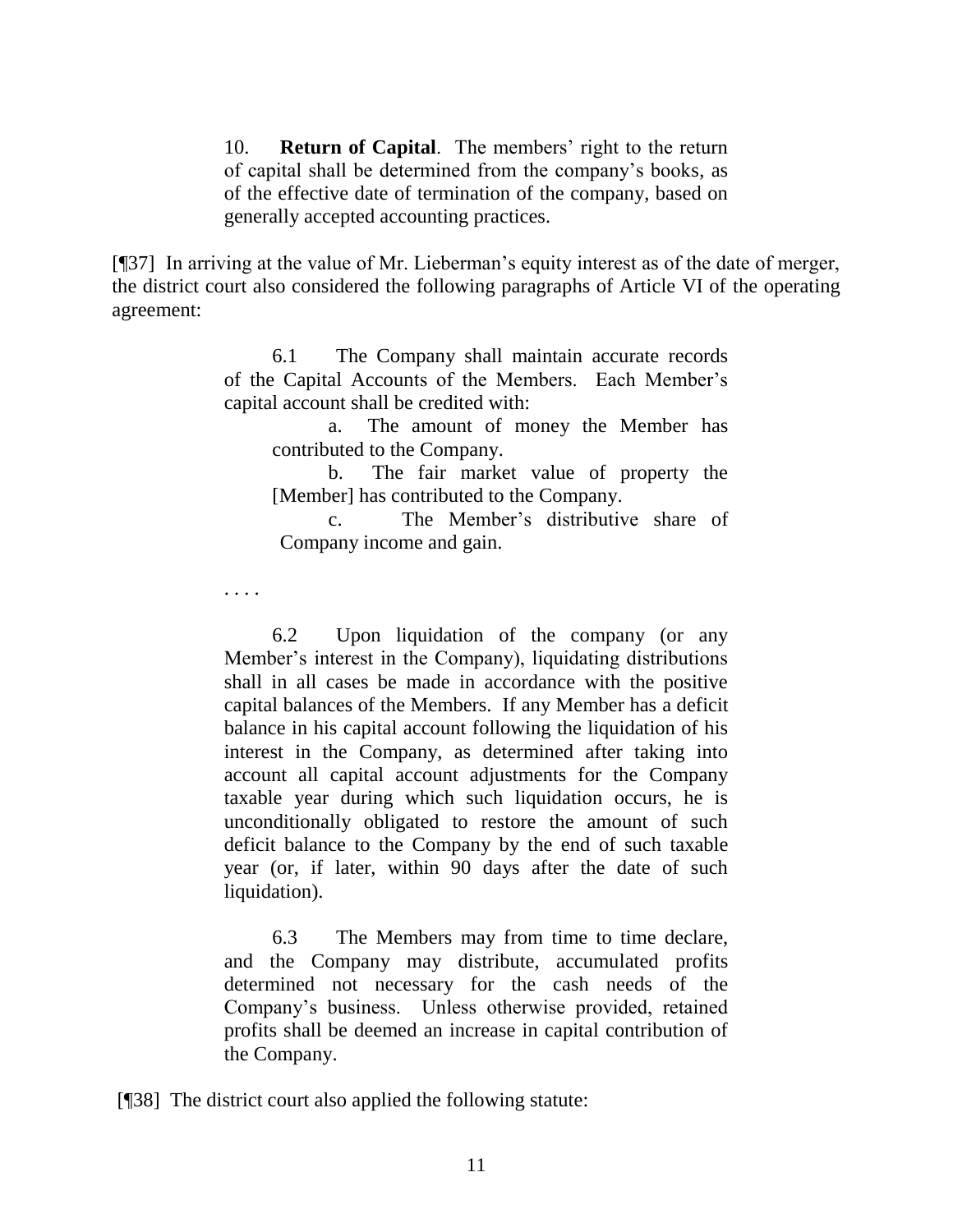#### **§ 17-15-126. Distribution of assets upon dissolution.**

 (a) In settling accounts after dissolution, the liabilities of the limited liability company shall be entitled to payment in the following order:

(i) Those to creditors, in the order of priority as provided by law, except those to members of the limited liability company on account of their contributions;

(ii) Those to members of the limited liability company in respect of their share of the profits and other compensation by way of income on their contributions; and

(iii) Those to members of the limited liability company in respect to their contributions to capital.

 (b) Subject to any statement in the operating agreement, members share in the limited liability company assets in respect to their claims for capital and in respect to their claims for profits or for compensation by way of income on their contributions, respectively, in proportion to the respective amounts of the claims.

[¶39] From these provisions, the district court in effect concluded that on December 31, 2001, in addition to his capital contribution, Mr. Lieberman was entitled to his distributive share of any gain in company money and property, plus his share of undistributed money or property, together with his share of profits and income on contributions. From evidence presented by the parties, the district court determined that Mr. Lieberman's 37.62% share of total member capital as of December 31, 2001, was \$341,855.20, his share of distributed earnings through 2001 was \$341,673.00 and his total equity interest was \$683,528.20. That amount together with interest at the statutory rate of 7% per year from January 2002 through 2007 plus interest at the rate of \$131.09 from January 1, 2008 to the date of the decision led to a total judgment of \$978,475.44, less the \$20,000 Wyoming.com had already paid.

[¶40] We review the district court's decision following a bench trial by applying the following standards:

> The factual findings of a judge are not entitled to the limited review afforded a jury verdict. While the findings are presumptively correct, the appellate court may examine all of the properly admissible evidence in the record. Due regard is given to the opportunity of the trial judge to assess the credibility of the witnesses, and our review does not entail reweighing disputed evidence. Findings of fact will not be set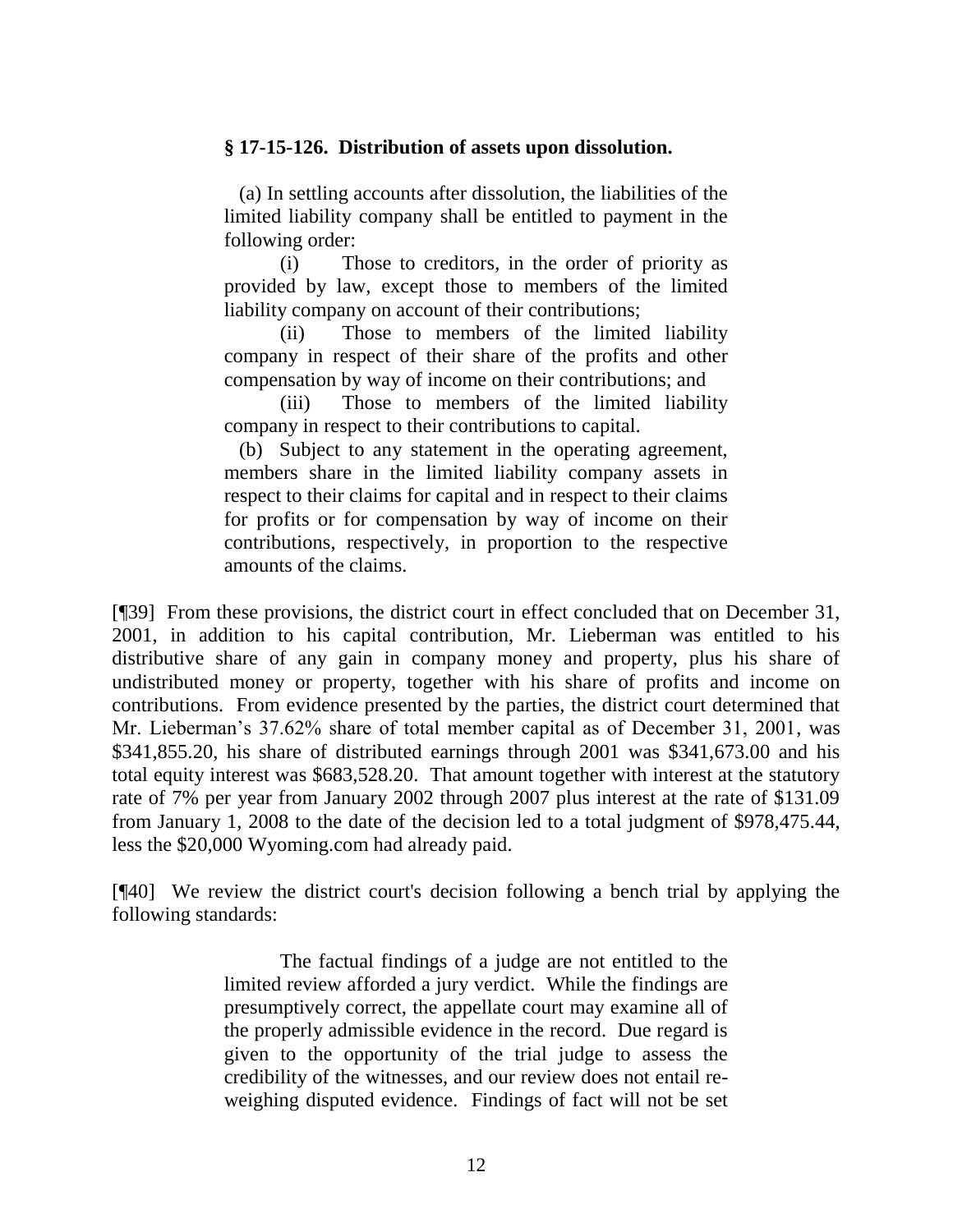aside unless they are clearly erroneous. A finding is clearly erroneous when, although there is evidence to support it, the reviewing court on the entire evidence is left with the definite and firm conviction that a mistake has been committed.

*Cook v. Eddy*, 2008 WY 111, ¶ 6, 193 P.3d 705, 708 (Wyo. 2008) (citations omitted). With regard to the trial court's findings of fact,

> we assume that the evidence of the prevailing party below is true and give that party every reasonable inference that can fairly and reasonably be drawn from it. We do not substitute ourselves for the trial court as a finder of facts; instead, we defer to those findings unless they are unsupported by the record or erroneous as a matter of law.

*Id*. The district court's conclusions of law, however, are subject to our *de novo* standard of review. *Id*.

[¶41] Having considered all of the properly admissible evidence in the record, particularly the membership certificate and the check for \$20,000 paid to the district court in the garnishment action, we cannot agree with the district court's determination that Mr. Lieberman's equity interest was to be valued as of December 31, 2001, the date of the merger.<sup>2</sup> It is undisputed that Mr. Lieberman withdrew his membership from Wyoming.com and demanded return of his capital contribution on March 13, 1998. Additionally, it is now undisputed that in accordance with his demand, Wyoming.com wrote him a check for \$20,000 and cancelled his membership certificate on April 16, 1998. From that date, Mr. Lieberman's investment in the company as represented by his capital account was zero and he was no longer a member. He did, however, retain his equity interest in the sense that he remained entitled to his share of the company's earnings while he was an investor.

[¶42] Mr. Lieberman's situation it turns out was different from that of a transferee. In *Lieberman II*, ¶ 16, 82 P.3d at 281 (footnote omitted), we said:

> The operating agreements clearly anticipate a situation where a person could be an equity owner in Wyoming.com but not a member. Provision 4.3 of the Operating Agreement, quoted above, provides that, if a transferee of an ownership

 $2$  Although we reverse the district court's legal ruling with respect to the value of Mr. Lieberman's interest, we find it important to state that this Court is in no way critical of the district court's efforts to resolve this case. To the contrary, given the circuitous path this dispute has taken, we commend the district court for its thoughtful and thorough consideration of the evidence presented at trial in light of the prior decisions and its efforts to craft a reasonable end to this litigation.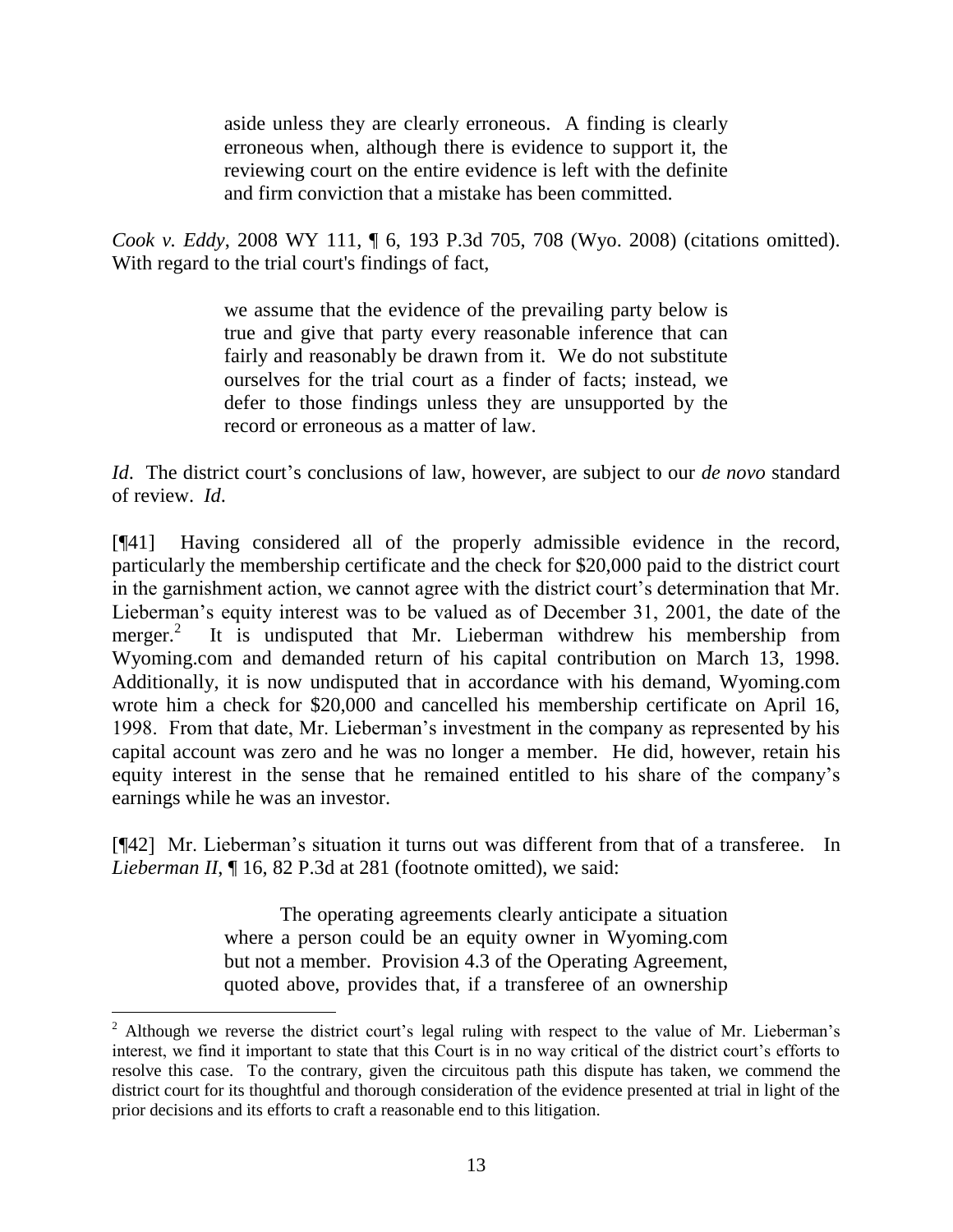interest is not unanimously approved by the remaining members, the transferee maintains the rights of equity ownership but will not be a member. Logically, given the absence of any contractual provision to the contrary, there is no reason to treat a withdrawing member any differently from someone who buys into Wyoming.com without becoming a member. Thus, Lieberman is not a member of Wyoming.com, but he maintains his equity interest and all rights and obligations attendant thereto.

However, Paragraph 4.3 of the operating agreement dealing with transfers of shares does not address the situation where a member's capital contribution has been returned. In a transfer, the capital contribution remains with the company and the transferee receives the ownership interest commensurate with the capital contribution. In the present case, there was no remaining capital contribution as of April 16, 1998; consequently, Mr. Lieberman was neither a member nor an investor. To be consistent with the way in which the parties' agreements treat other situations, his interest must be treated as if it was "liquidated" upon the cancellation of his membership certificate and return of his capital contribution.

[¶43] As reflected above, Article VI, paragraph 6.2, of the Wyoming.com operating agreement provided that upon liquidation of any member's interest in the company, liquidating distributions were to be made in accordance with the members' positive capital balances. Paragraph 6.2 further provided that the members' capital accounts were to be credited with the amount of money the member had contributed, the fair market value of property the member contributed and the member's distributive share of company income and gain; the members' capital accounts were to be debited with the amount of money the company distributed to the member, the fair market value of property distributed to the member and the member's distributive share of company loss and deduction.

[¶44] Pursuant to these provisions, upon cancellation of Mr. Lieberman's membership and return of his capital contribution, Wyoming.com was required to make liquidating distributions to him in accordance with the amounts credited and debited in his capital account at that time or risk a claim for conversion. Wyoming.com did not make those distributions and, by its failure to do so, converted Mr. Lieberman's equity interest. The district court correctly concluded that Mr. Lieberman established the elements of conversion as a matter of law. That is, he was legally entitled to payment of his equity interest at the time his membership was cancelled and his capital contribution returned; Wyoming.com failed to pay him the value of his equity interest; he demanded payment; Wyoming.com rejected his demand; and he sustained damages. *Cross,* 7 P.3d at 929.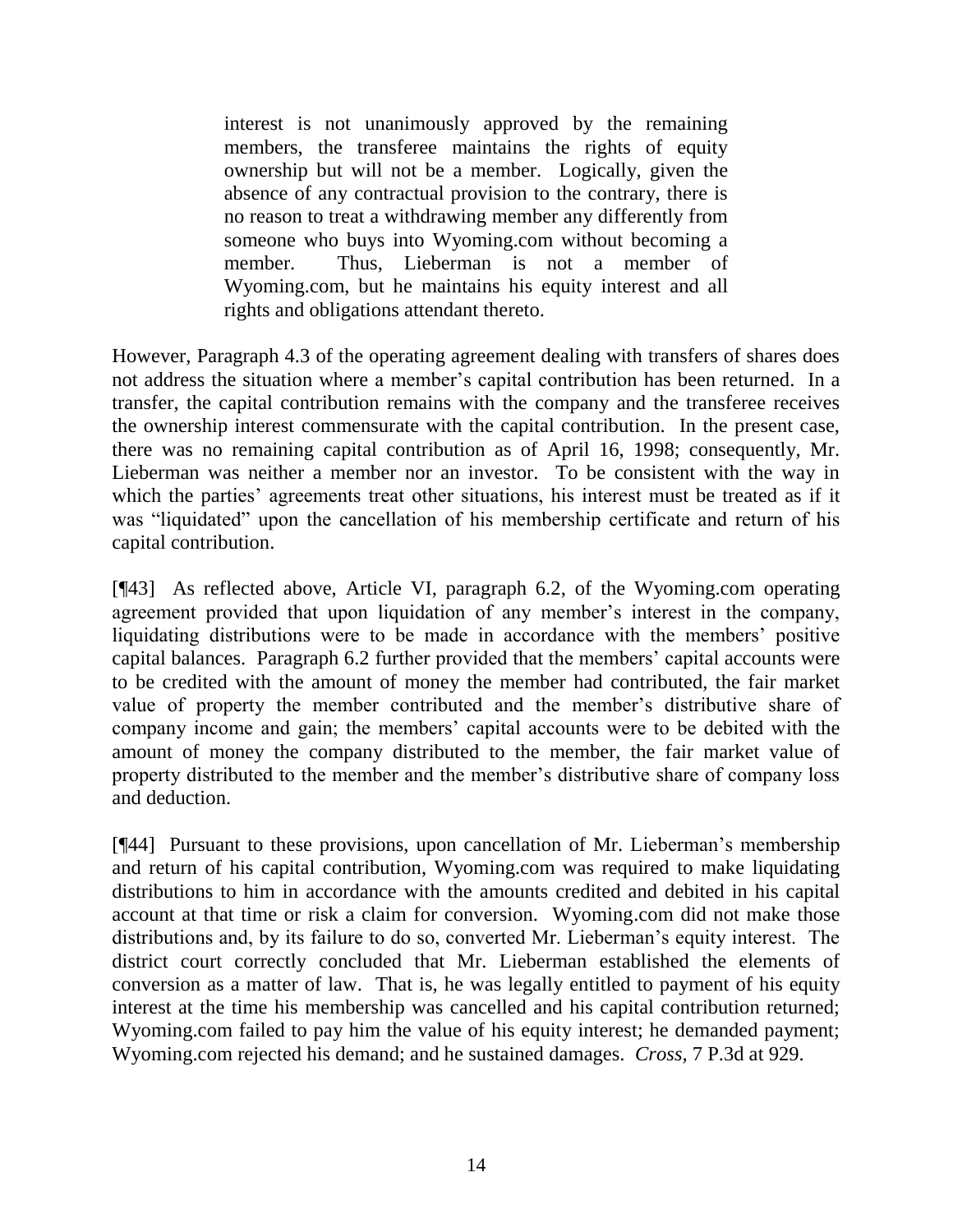[¶45] While this conclusion is clear from the record presently before us, it was not clear from the record before us in the prior *Lieberman* cases. Without the cancelled membership certificate, Mr. Mossbrook's testimony that the certificate was in fact cancelled April 16, 1998, and the evidence showing that Wyoming.com paid the \$20,000 capital contribution to the district court in the garnishment proceeding, questions remained as to the status of Mr. Lieberman's equity interest. There now being no question that Wyoming.com cancelled Mr. Lieberman's membership certificate and returned his capital contribution on April 16, 1998, it is clear that he was entitled to liquidating distributions as of that same date. Mr. Lieberman has never received those distributions and, pursuant to  $\S$  17-15-142, the corporation<sup>3</sup> is liable to him for conversion.

[¶46] While this result may, at first blush, seem inconsistent with the statement in *Leiberman II* that neither Mr. Lieberman nor Wyoming.com could force a liquidation of his interest, we reiterate that the statement was made on the basis of the limited claims and evidence presented. In any event, the statement in *Lieberman II* never foreclosed Mr. Lieberman from filing a conversion claim. Once he filed the conversion claim and the Mossbrooks presented evidence establishing that his membership and investment ended in 1998, the result was clear—Wyoming.com was required by the parties' agreements to treat his equity interest as liquidated and its failure to do so was a conversion.

[¶47] Before addressing the valuation of the distribution amounts to which Mr. Lieberman was entitled, we find it important to state that even absent the membership certificate, the prior *Lieberman* decisions were never intended to suggest that Mr. Lieberman had any legitimate claim to a shareholder interest in the successor corporation. The corporation was not a party to any of those proceedings and the Court had no information as to the nature of the corporation at the time those cases were before it. In addition,  $\S 17-15-142(a)(vi)$  provides: "former holders of membership interests of every domestic limited liability company party to the merger are entitled only to the rights provided in the plan of merger." The plan of merger approved by the members of Wyoming.com and shareholders of the corporation provided:

> The members of the limited liability company having existing capital contributions shall receive a shareholder interest in the corporation in proportion to their percentage of ownership in the limited liability company as stated in the most recent amendment to the articles of organization on file with the Wyoming Secretary of State.

l

 $3$  Section 17-15-142 provides that when a merger takes effect the separate existence of the LLC ceases, all LLC property vests in the corporation and the corporation obtains all liabilities of the LLC.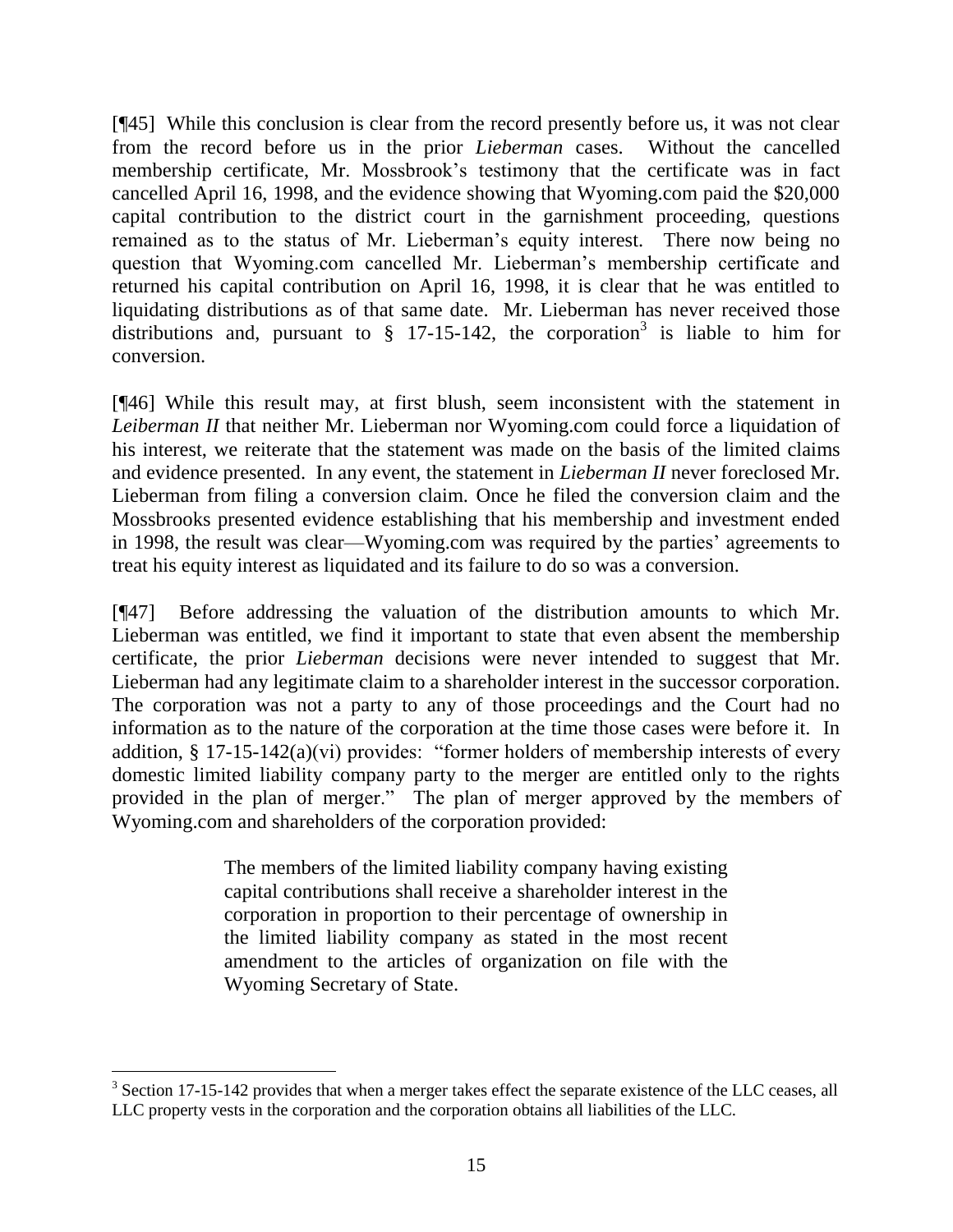The evidence is undisputed that Mr. Lieberman had no "existing capital contribution" and was not a member at the time of the merger.

[¶48] Ordinarily, a determination by this Court that a party is entitled to payment in accordance with the terms of a written agreement would require remand to the district court for determination of the payment amount. This, however, is not an ordinary case. What began in 1998 with a declaratory judgment petition and complaint for dissolution evolved into an unnecessarily complicated and protracted legal battle.<sup>4</sup> We are disinclined to send this back yet again for the district court to resolve.

[¶49] We have consistently stated that the goal in awarding damages is to make the injured party whole to the extent that it is possible to measure an injury in terms of money. *Bush v. State*, 2003 WY 156, ¶ 23, 79 P.3d 1178, 1186 (Wyo. 2003). An injured party is made whole when he is placed in the same financial position he would have been in had the wrong not been committed. *Id*. In computing damages, the primary objective is to determine the amount of loss, applying whatever rule is best situated to that purpose. *Id*. The measure of damages for the conversion of personal property is the fair market value of the property at the time of loss. *O's Gold Seed Co. v. United Agri-Products Fin.* Servs., Inc., 761 P.2d 673, 676 (Wyo. 1988).<sup>5</sup> We have also said that in conversion cases,

Charles Dickens, *Bleak House*, 4 (Oxford University Press 1991) (1853).

<sup>4</sup> We are reminded of the following passage from the novel *Bleak House*, by Charles Dickens:

Jarndyce and Jarndyce drones on. This scarecrow of a suit has, in course of time, become so complicated that no man alive knows what it means. The parties to it understand it least, but it has been observed that no two Chancery lawyers can talk about it for five minutes without coming to a total disagreement as to all the premises. Innumerable children have been born into the cause; innumerable young people have married into it; innumerable old people have died out of it. Scores of persons have deliriously found themselves made parties in Jarndyce and Jarndyce without knowing how or why; whole families have inherited legendary hatreds with the suit. The little plaintiff or defendant who was promised a new rocking-horse when Jarndyce and Jarndyce should be settled has grown up, possessed himself of a real horse, and trotted away into the other world. Fair wards of court have faded into mothers and grandmothers; a long procession of Chancellors has come in and gone out; the legion of bills in the suit have been transformed into mere bills of mortality; there are not three Jarndyces left upon the earth perhaps since old Tom Jarndyce in despair blew his brains out at a coffee-house in Chancery Lane; but Jarndyce and Jarndyce still drags its dreary length before the court, perennially hopeless.

 $<sup>5</sup>$  There is substantial authority that if the defendant is a willful or bad faith converter, the measure of</sup> damages is the full value of the converted property at the time and place, as enhanced by the converter. *Western Nat'l Bank of Casper v. Harrison*, 577 P.2d 635, 641 (Wyo. 1978). As we have noted, the district court found for the Mossbrooks on Mr. Lieberman's claims for breach of implied duty of good faith, intentional wrongful diversion and punitive damages. Our review of the record confirms that no evidence was presented that Wyoming.com or its members acted in bad faith in withholding Mr.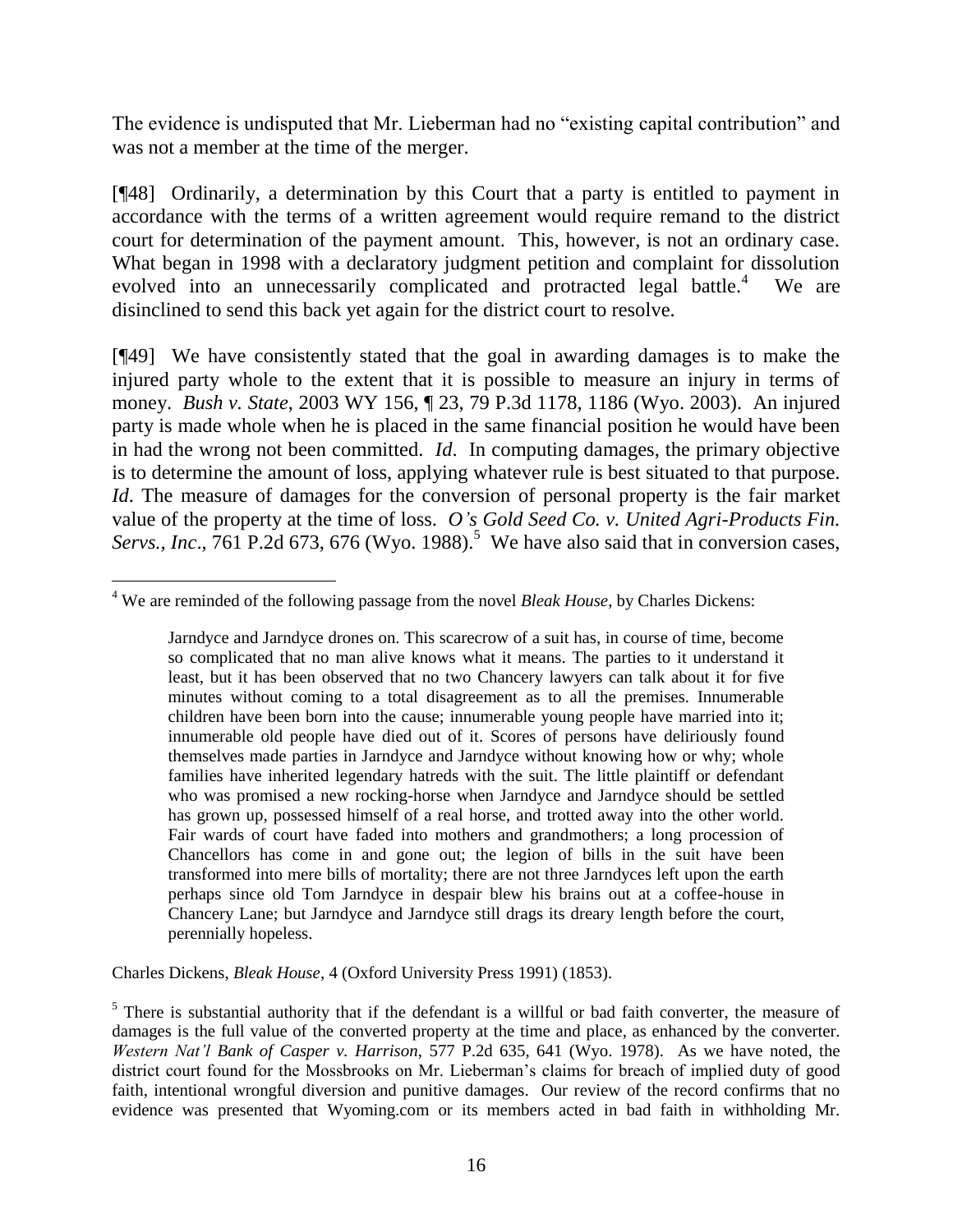the equivalent of interest on the value of converted property is recoverable as an element of damages. *ANR Prod. Co*. *v. Kerr-McGee Corp*., 893 P.2d 698, 704 (Wyo. 1995).

[¶50] Having reviewed the record in its entirety, we conclude the elements of conversion were met in April of 1998, rather than three years later when Wyoming.com was merged into the corporation. However, irrespective of when the conversion occurred, the valuation of Mr. Lieberman's interest must be determined in an equitable manner in light of the parties' agreements and in a manner that reflects the value of his investment and the damages he incurred when Wyoming.com failed to pay him. Even if we were to conclude the conversion occurred at the time of the merger, the value of Mr. Lieberman's interest must still be measured by his share of the value of the company at the time he withdrew and received his capital contribution, together with interest on that amount. In that manner he is made whole and placed in the same financial position he would have been had the wrong not been committed.

[¶51] The evidence presented at trial showed that in his March 1998 notice of withdrawal, Mr. Lieberman demanded \$400,000 in payment for his interest in Wyoming.com. Although his written demand stated that the \$400,000 was based on a recent offer from the majority shareholder, there is no evidence in the record supporting that valuation of his ownership interest. Other than his unsupported \$400,000 demand, Mr. Lieberman presented no evidence of the value of his equity interest as of the date he withdrew.

[¶52] The Mossbrooks contend that a January 25, 1998, offer to purchase Mr. Mossbrook's interest represents the best estimate of Wyoming.com's value at the time Mr. Lieberman withdrew. Based upon the purchase offer, an independent appraiser retained by the Mossbrooks valued Mr. Lieberman's equity interest on the date of his withdrawal at \$100,000. Subtracting from that amount the \$20,000 returned to Mr. Lieberman as his capital contribution and the \$7,965 paid to him in September 1999, the appraiser concluded his equity interest amounted to \$72,035. No evidence was presented refuting the appraisal. From the evidence presented, we conclude the value of Mr. Lieberman's interest at the time and place of the conversion was \$72,035 together with interest at the rate of 7% per year from the date of his withdrawal.

## *4. Breach of Fiduciary Duty*

[¶53] Mr. Lieberman also contends the district court erred in finding for the Mossbrooks on his claim that they breached a fiduciary duty owed to him. In his June 2005

Lieberman's interest. Therefore, the damages are limited to the value of the interest at the time it was converted, April 16, 1998. In addition, Mr. Lieberman did not appeal the district court's ruling with respect to the claims for implied trust, intentional diversion or punitive damages.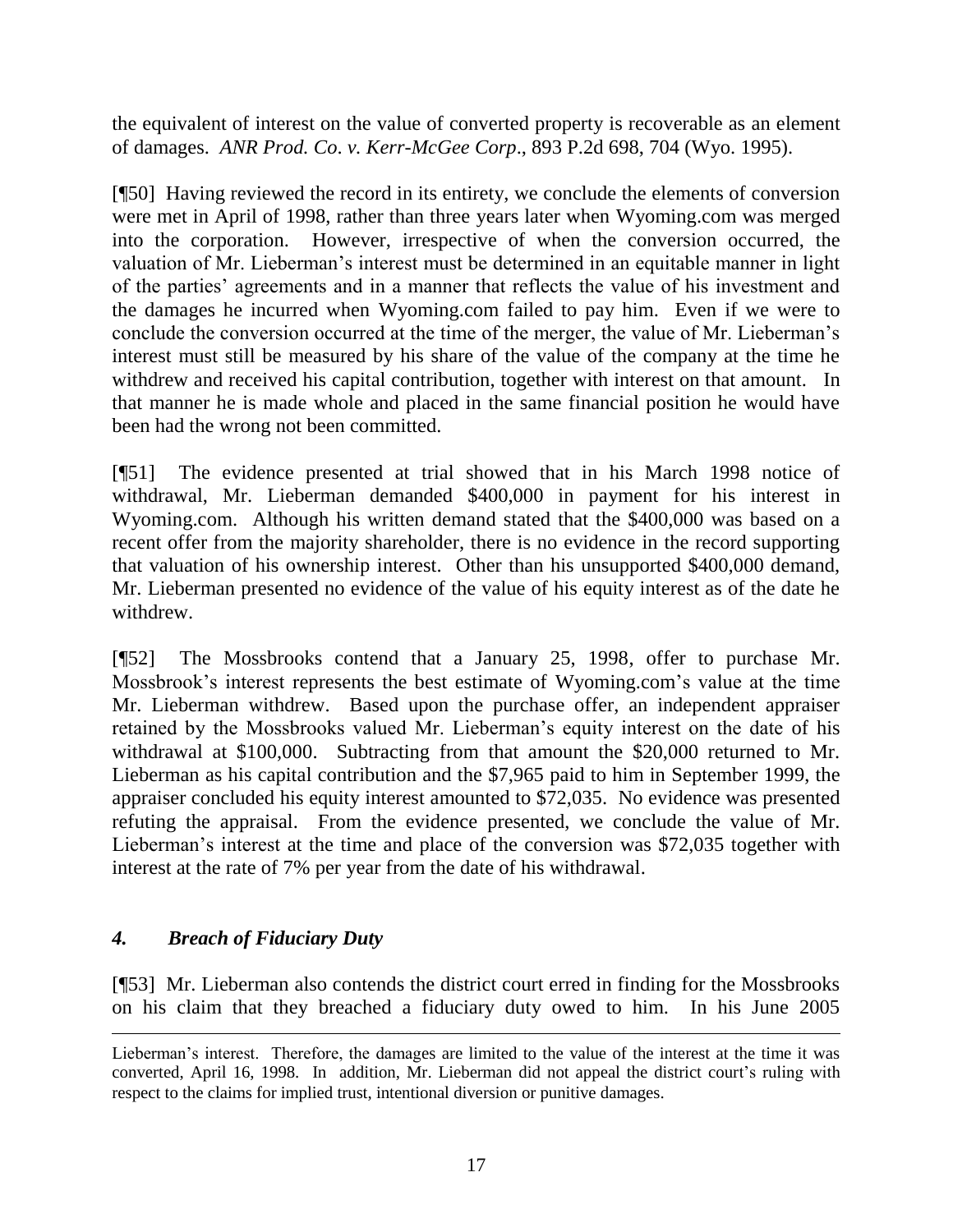complaint, Mr. Lieberman alleged that the Mossbrooks, as majority shareholders, owed him, as minority shareholder, a fiduciary duty of good faith and fair dealing to provide him with K-1 reports and tax returns, and minutes and reports of ownership distributions the company made from 1998 through 2005. After Mr. Lieberman withdrew, Wyoming.com returned his capital contribution, sent him another check for \$7,965 for his share of the company's 1998 income, and, in 1999, sent him a copy of his last K-1. Mr. Lieberman had no right to K-1 reports and tax returns, or minutes and reports of ownership distributions the company made thereafter. The Mossbrooks did not breach their fiduciary duty by failing to provide him copies of those documents.

### *5. Judgment Against the Members/Shareholders Individually and Joint and Several Liability*

[¶54] The Mossbrooks claim that the district court erred in failing to rule on its claim that Wyoming.com was the proper defendant in this action and the individual members, now shareholders, have no liability. The Mossbrooks raised the issue as an affirmative defense in their answer and raised it again over the course of the proceedings. From the record presented, it does not appear that the district court ruled on the issue although it did deny a related motion Mr. Lieberman filed for an order prohibiting the Mossbrooks from being indemnified by the company for any judgment.<sup>6</sup>

[¶55] Generally, neither limited liability company members nor corporate shareholders are individually liable for the acts of the company or the corporation. Section 17-15-113 provides:

> Neither the members of a limited liability company nor the managers of a limited liability company managed by a manager or managers are liable under a judgment, decree or order of a court, or in any other manner, for a debt, obligation or liability of the limited liability company.

Section 17-16-622(b) of the Wyoming Business Corporation Act provides:

Unless otherwise provided in the articles of incorporation, a shareholder of a corporation is not personally liable for the acts or debts of the corporation except that he

 $6$  The only reference to the motion appears in the district court's pretrial conference order which states: "Plaintiff's Motion for Partial Summary Judgment to Void the Attempt by the Defendant to be Indemnified by the Company, filed July 6, 2007, is denied."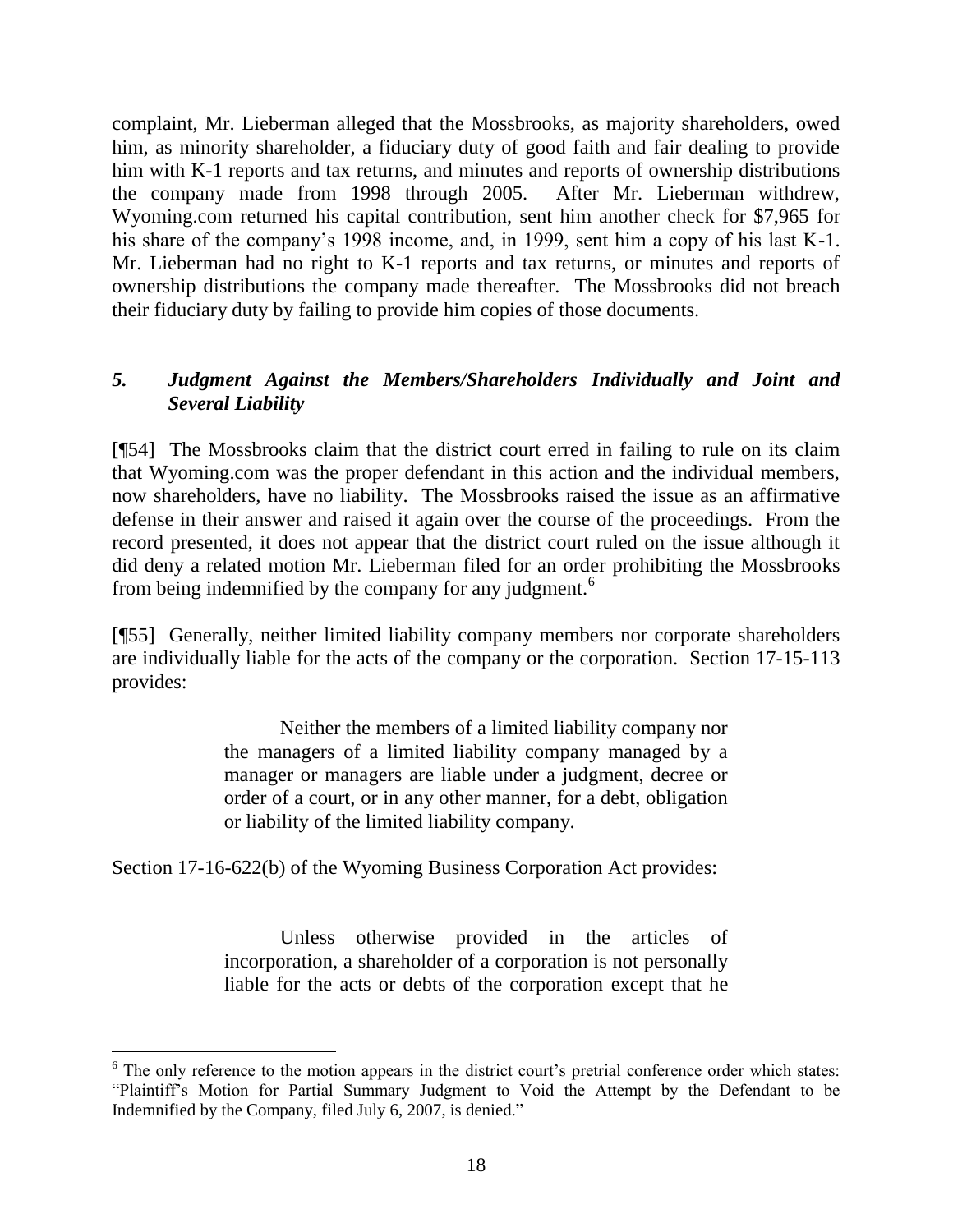may become personally liable by reason of his own acts of conduct.

[¶56] However, when evidence is presented that adherence to the fiction of the separate corporate existence would sanction a fraud or promote injustice, courts will disregard the separate identity and hold shareholders individually liable to third parties for damages caused by the corporation's acts. *Miles v. CEC Homes, Inc*., 753 P.2d 1021, 1023 (Wyo. 1988). We have concluded that the equitable remedy of piercing the veil is also available in the context of limited liability companies, although the factors justifying piercing the veil may be different than in the corporate setting. *Kaycee Land and Livestock v. Flahive*, 2002 WY 73, ¶ 4, 46 P.3d 323, 328-29 (Wyo. 2002).

[¶57] Ordinarily, when a party seeks to pierce the corporate or limited liability company veil, the company is named in the complaint. *See, for example*, *Y-O Invs., Inc. v. Emken*, 2006 WY 112, 142 P.3d 1127 (Wyo. 2006); *Kaycee Land and Livestock*, 2002 WY 73, 46 P.3d 323; *Jackson Hole Trader's, Inc. v. Joseph*, 931 P.2d 244 (Wyo. 1997). Moreover, evidence must be presented showing that piercing the veil is necessary to prevent fraud or injustice. Here, the issue of piercing the veil was never raised by Mr. Lieberman or addressed by the district court and yet a judgment was entered finding the Mossbrooks individually liable to Mr. Lieberman for nearly \$1,000,000. The district court entered the judgment against them individually despite finding in their favor on Mr. Lieberman's claims for breach of fiduciary duty—bad faith, intentional wrongful diversion of assets and punitive damages. The district court also entered the judgment despite expressly finding that Mr. Lieberman's conduct was egregious, the Mossbrooks' conduct was not egregious, Wyoming.com was justified in terminating him and what followed was "a battle of unreasonable expectations on the part of both parties concerning the economic consequences of *[Mr. Lieberman's] actions*." (emphasis in original). There simply is nothing in the record to support a determination that the separate identity of Wyoming.com or the corporation should have been disregarded and the members or shareholders held individually liable.

[¶58] Having reached that conclusion, we are left to decide where that leaves this case. Given its lengthy history, we are not inclined to reverse and remand for further proceedings in what already has been unnecessarily protracted litigation. W.R.C.P. 21 provides:

> Misjoinder of parties is not ground for dismissal of an action. *Parties may be dropped or added by order of the court* on motion of any party or *of its own initiative at any stage of the action and on such terms as are just.*

F.R.C.P. 21, which contains the same language, has been held to allow the dismissal or addition of parties to an action even after the trial has concluded and the judgment has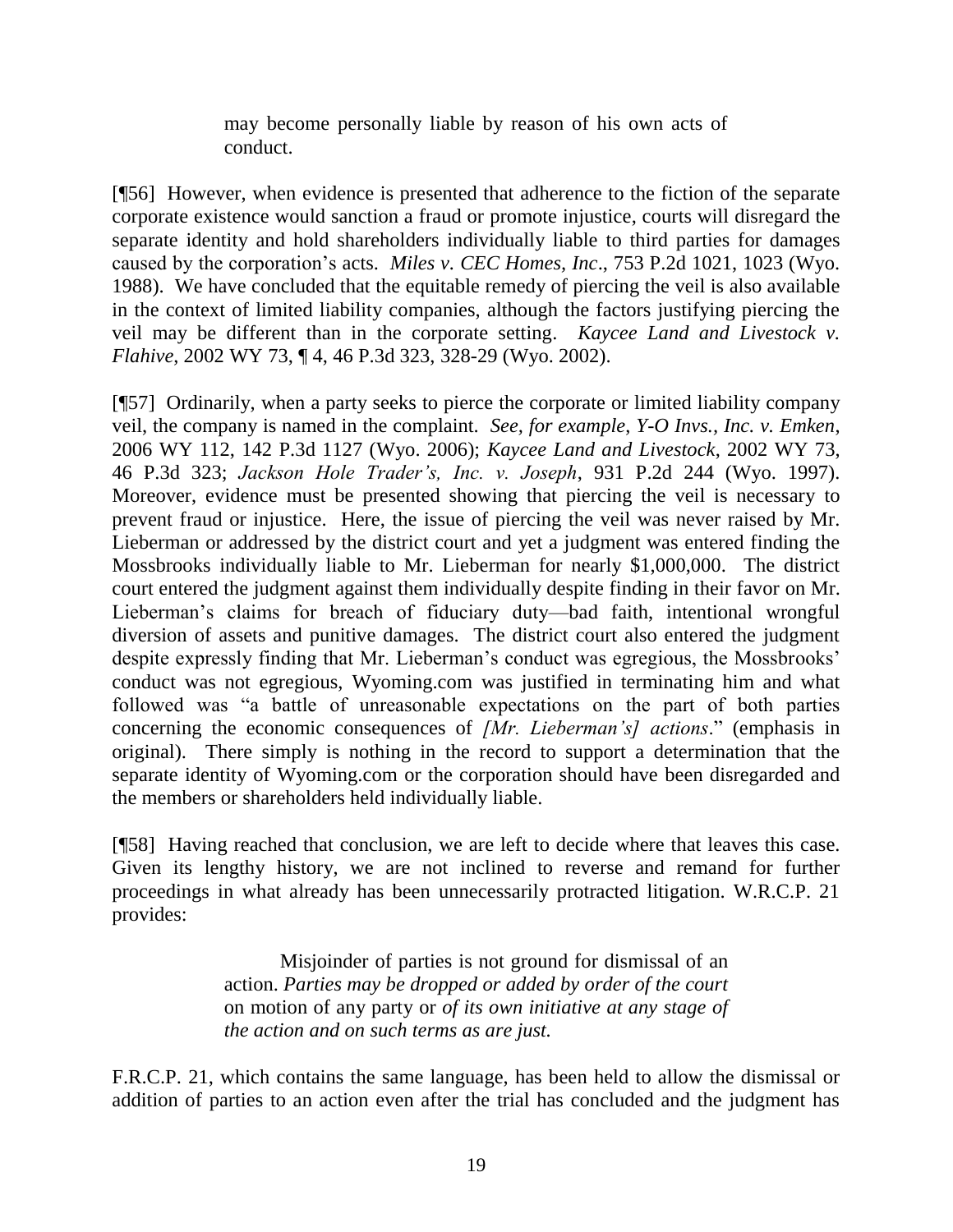been entered and appealed. Charles Alan Wright, Arthur R. Miller, Mary K. Kane, FEDERAL PRACTICE AND PROCEDURE: Civil, § 1688.1 (3d ed. 2001). In *Mullaney v. Anderson*, 342 U.S. 415, 417, 72 S. Ct. 428, 430, 96 L. Ed. 458 (1952), the Court allowed the addition of parties after the case reached the Supreme Court. The Court noted that the addition of the parties earlier would not have affected the course of the litigation and dismissing the petition and requiring the plaintiffs to start over in district court "would entail needless waste and runs counter to effective judicial administration." *Id*.

[¶59] W.R.A.P. 17.02 provides:

If substitution of a party in the appellate court is necessary . . . *for any reason* other than death, substitution shall be effected in accordance with the procedure prescribed in Rule 17.01.

(emphasis added). These rules clearly contemplate the addition and substitution of parties at any stage in the action. Adding Wyoming.com at this point prejudices no one. The course of this litigation would not have been different if Wyoming.com had been named as a defendant, as it should have been, from the beginning. Having concluded that no grounds exist for piercing the corporate veil, the members can have no individual liability for the acts of Wyoming.com.

[¶60] Section 17-15-142(a) of the Wyoming Limited Liability Company Act provides in pertinent part that when a merger takes effect:

> (i) The separate existence of every domestic limited liability company that is a party to the merger . . . ceases;

> (ii) The title to all real estate and other property owned by each domestic limited liability company party to the merger is vested in the surviving . . . corporation without reversion or impairment;

> (iii) The surviving domestic . . . corporation obtains all liabilities of each domestic limited liability company party to the merger;

> (iv) A proceeding pending . . . against any domestic limited liability company party to the merger may be continued as if the merger had not occurred, or the surviving domestic . . . corporation may be substituted in the proceeding for the domestic limited liability company whose existence ceased.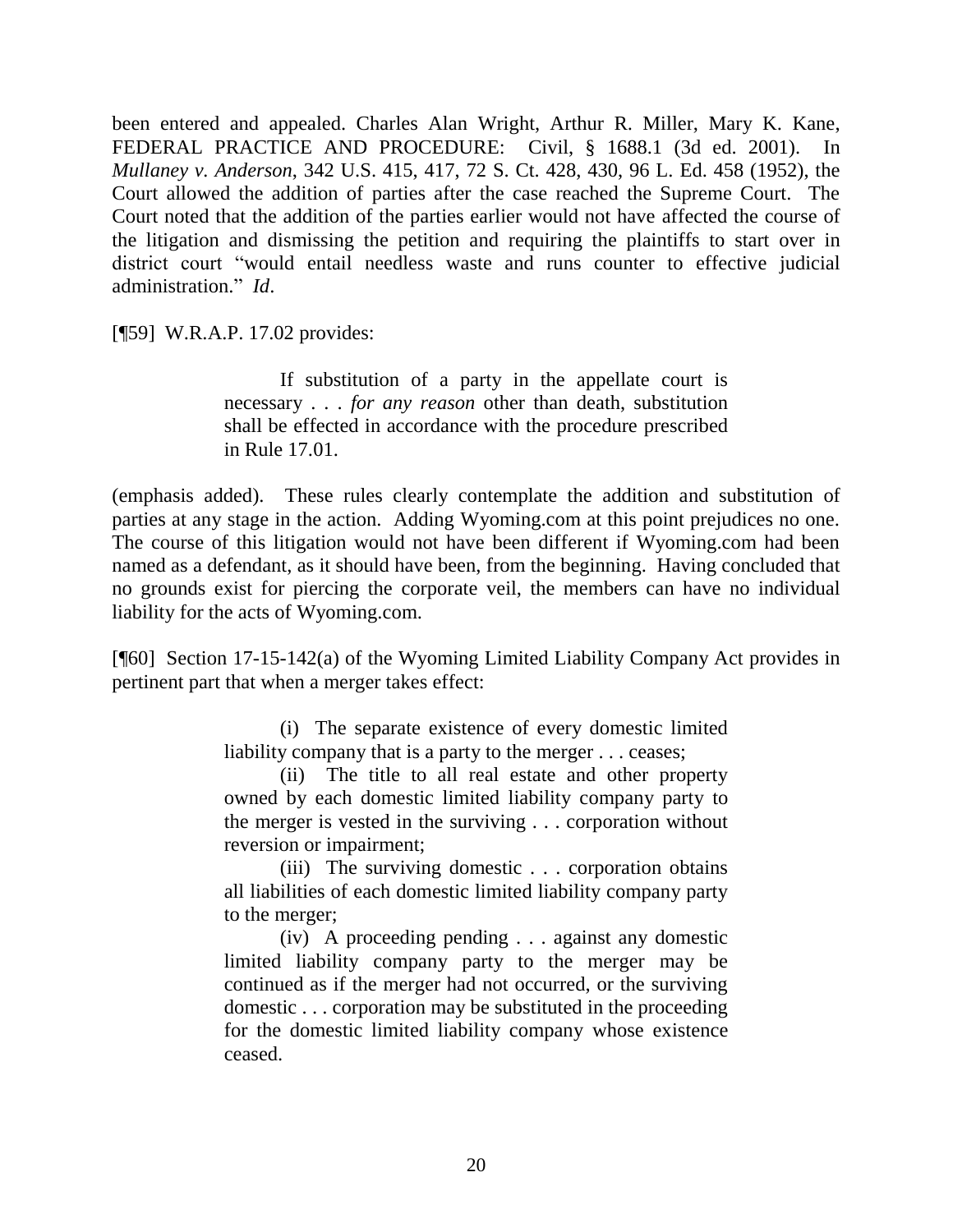Pursuant to this provision, Wyoming.com, the corporation, is liable to Mr. Lieberman for the corrected judgment amount and must be added as a party defendant/appellee to this action on remand.

[¶61] Our determination that the corporation is liable to Mr. Lieberman makes it unnecessary for us to address the Mossbrooks' claim that the district court improperly held them jointly and severally liable. The shareholders have no liability to Mr. Lieberman, jointly and severally or otherwise. This outcome also makes it unnecessary for us to address the Mossbrooks' claim that Michael J. Ford, individually, was not a proper defendant. Neither he nor the trust established in his name is liable to Mr. Lieberman for the corrected judgment.

## *6. Discovery Sanctions*

[¶62] After the Mossbrooks objected to some of Mr. Lieberman's discovery requests, the district court entered an order in July of 2007 overruling their objections and requiring them to produce documents, answer interrogatories and present Mr. Mossbrook for completion of his deposition. In August of 2007, Mr. Lieberman filed a petition for order to show cause why the Mossbrooks should not be held in contempt alleging that they had not complied with the July order. In November 2007, Mr. Lieberman filed a motion for sanctions in which he claimed the documents still had not been produced and Mr. Mossbrook had not appeared to complete his deposition. Following a hearing, the district court entered an order granting the motion and directing the Mossbrooks to comply with the discovery requests.

[¶63] The Mossbrooks contend the district court abused its discretion when it ordered them to pay \$3,540.95 in attorney fees and expenses Mr. Lieberman incurred in obtaining discovery. They assert they produced the documents by making them available for inspection and copying as provided in W.R.C.P. 34(b)(i). They further assert that Mr. Mossbrook was not required to appear at the deposition noticed by Mr. Lieberman because they had filed a motion for protective order which stayed the deposition pending the court's ruling.

[¶64] District courts are vested with wide discretion on discovery matters. *McCulloh v. Drake*, 2005 WY 18, ¶ 16, 105 P.3d 1091, 1095 (Wyo. 2005). A district court's discretion with regard to sanctions extends even to the point of entering a default judgment when a party violates a discovery order. *Global Shipping & Trading, Ltd. v. Verkhnesaldincky Metallurgic Co.,* 892 P.2d 143, 146 (Wyo. 1995). Nonetheless, the court's discretion is not unlimited—reversal may be in order when the court's ruling rests on clearly untenable or unreasonable grounds. *McCulloh*, ¶ 16, 105 P.3d at 1095. In considering whether a district court abused its discretion, the ultimate issue is whether or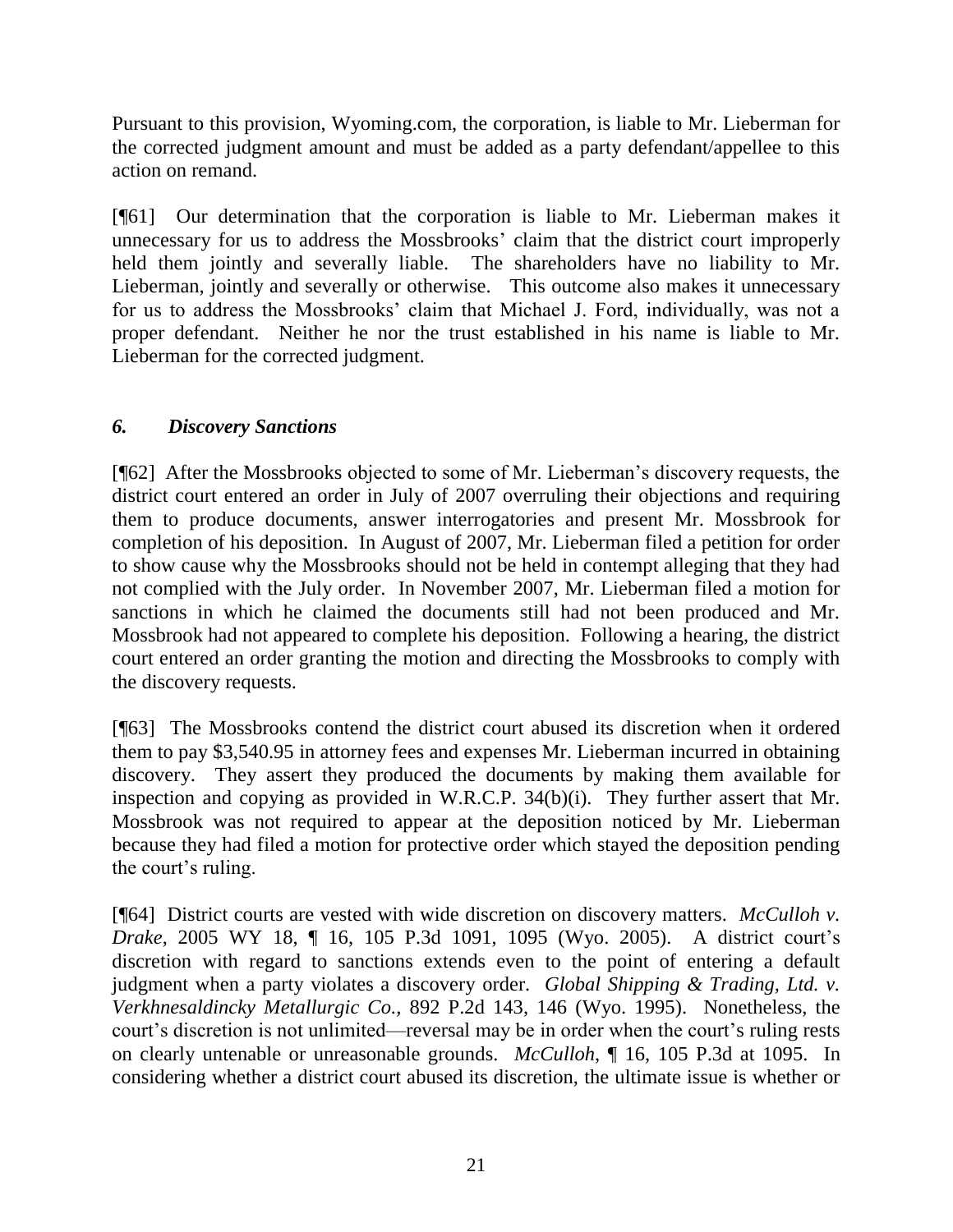not the court could reasonably conclude as it did. *City of Gillette v. Hladky Constr., Inc.,*  2008 WY 134, ¶ 109, 196 P.3d 184, 212 (Wyo. 2008).

[¶65] The district court's July 2007 order overruled the objections and required the Mossbrooks to produce the specifically identified documents and make Mr. Mossbrook available to complete his deposition. They responded to the order by informing Mr. Lieberman that the documents were available for inspection at the company offices and would not otherwise be produced and by objecting to Mr. Mossbrook's deposition taking place at the offices.

[¶66] It seems clear from the July 2007 order that the district court was directing the Mossbrooks to provide Mr. Lieberman with the specific documents he requested, not to make them generally available for him to review and copy at the offices. When the Mossbrooks had not complied with that order by November, the district court acted within its discretion in imposing sanctions. Likewise, the district court could have reasonably concluded that sanctions were appropriate when, after it ordered that Mr. Mossbrook be made available for completing his deposition, the Mossbrooks responded to the notice by informing Mr. Lieberman that the location for the deposition was "not possible" and filing a motion for protective order. The Mossbrooks' actions with regard to the documents and the deposition did not comply with the district court's order. The order granting sanctions is affirmed.

#### **CONCLUSION**

[¶67] Mr. Lieberman's 2005 complaint was not barred by the statute of limitations. This Court's decisions in *Lieberman I, II* and *III* did not establish law of the case precluding the district court from considering the status of Mr. Lieberman's equity interest in light of his conversion claim and evidence presented for the first time after the earlier decisions were rendered. Given the evidence establishing that Mr. Lieberman's membership and equity interest in Wyoming.com ended in 1998, and the applicable statutory and contractual provisions, the district court's judgment valuing his equity interest as of 2001 was erroneous as a matter of law.

[¶68] The Mossbrooks presented evidence that the value of Mr. Lieberman's interest at the time he withdrew in 1998 was \$100,000 less the \$27,965 they returned to him. Other than his written demand for \$400,000, Mr. Lieberman presented no evidence showing the value of his interest on the date he withdrew. From the record before us, we conclude substantial evidence supported the Mossbrooks' calculation and we hold that Mr. Lieberman is entitled to a judgment of \$72,035 plus interest. Because the parties against whom he brought his claims are not liable, the corporation must be substituted as the defendant when the judgment is entered. We affirm the district court's order granting